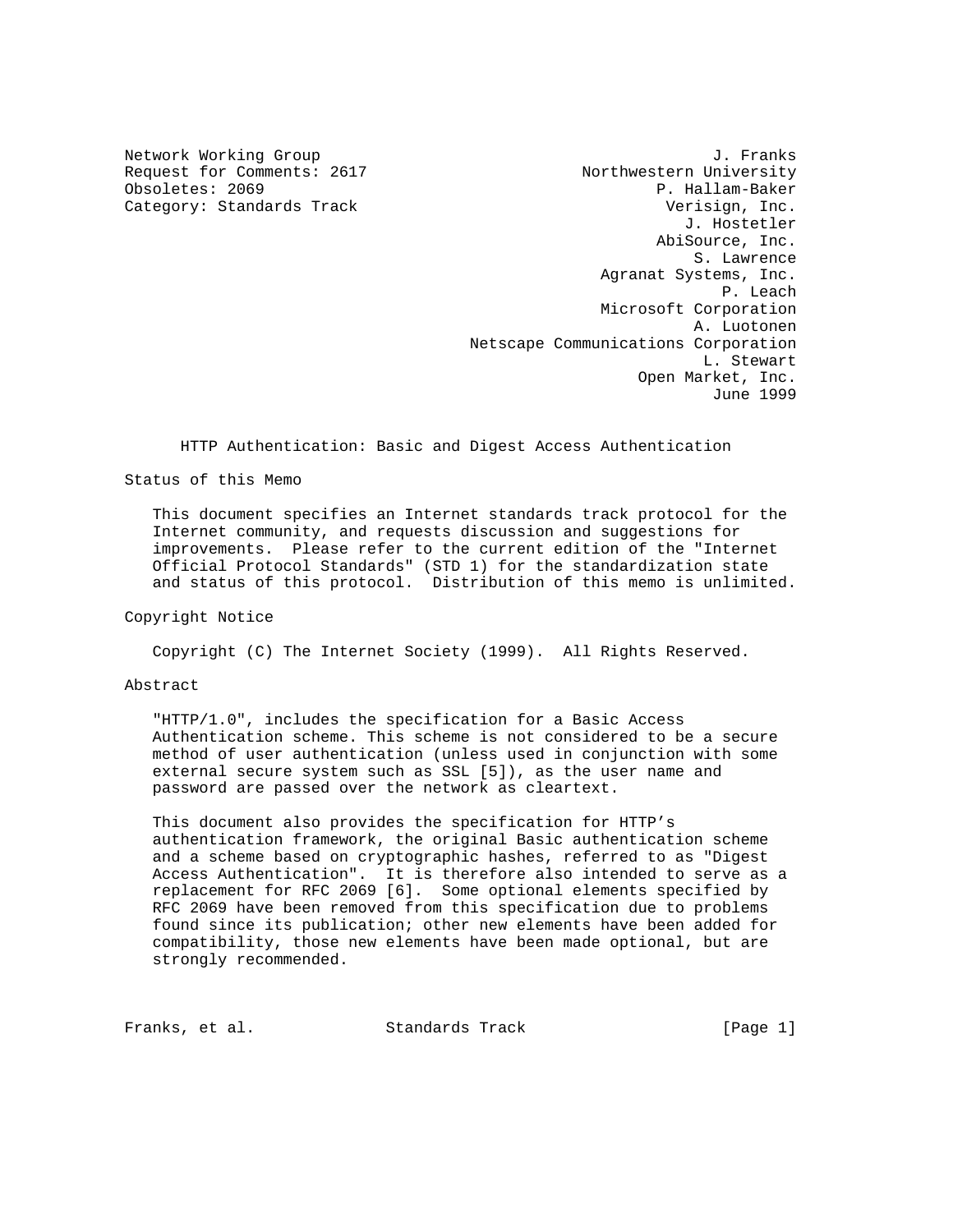Like Basic, Digest access authentication verifies that both parties to a communication know a shared secret (a password); unlike Basic, this verification can be done without sending the password in the clear, which is Basic's biggest weakness. As with most other authentication protocols, the greatest sources of risks are usually found not in the core protocol itself but in policies and procedures surrounding its use.

Table of Contents

|                                                       | $\mathbf{1}$                                       | Access Authentication                          | 3                                |  |  |
|-------------------------------------------------------|----------------------------------------------------|------------------------------------------------|----------------------------------|--|--|
|                                                       | 1.1                                                | Reliance on the HTTP/1.1 Specification         | $\overline{3}$<br>$\overline{3}$ |  |  |
|                                                       | 1.2<br>Access Authentication Framework             |                                                |                                  |  |  |
| $\overline{2}$<br>Basic Authentication Scheme         |                                                    |                                                |                                  |  |  |
| $\overline{3}$<br>Digest Access Authentication Scheme |                                                    |                                                |                                  |  |  |
|                                                       | 3.1                                                |                                                | 6                                |  |  |
|                                                       | 3.1.1                                              |                                                | 6                                |  |  |
|                                                       | 3.1.2                                              | Overall Operation                              | 6                                |  |  |
|                                                       | 3.1.3                                              | Representation of digest values                | 7                                |  |  |
| 3.1.4                                                 |                                                    |                                                |                                  |  |  |
|                                                       | 3.2                                                | Specification of Digest Headers                | 7                                |  |  |
|                                                       | 3.2.1                                              | The WWW-Authenticate Response Header           | 8                                |  |  |
|                                                       | 3.2.2                                              | The Authorization Request Header               | 11                               |  |  |
|                                                       | 3.2.3                                              | The Authentication-Info Header                 | 15                               |  |  |
|                                                       | 3.3                                                | Digest Operation                               | 17                               |  |  |
|                                                       | 3.4                                                | Security Protocol Negotiation                  | 18                               |  |  |
|                                                       | 3.5                                                |                                                | 18                               |  |  |
|                                                       | 3.6                                                | Proxy-Authentication and Proxy-Authorization   | 19                               |  |  |
|                                                       | 4                                                  | Security Considerations                        | 19                               |  |  |
|                                                       | 4.1                                                | Authentication of Clients using Basic          |                                  |  |  |
|                                                       |                                                    | Authentication                                 | 19                               |  |  |
|                                                       | 4.2                                                | Authentication of Clients using Digest         |                                  |  |  |
|                                                       |                                                    | Authentication                                 | 20                               |  |  |
|                                                       | 4.3                                                | Limited Use Nonce Values                       | 21                               |  |  |
|                                                       | 4.4                                                | Comparison of Digest with Basic Authentication | 22                               |  |  |
|                                                       | 4.5                                                |                                                | 22                               |  |  |
|                                                       | Weakness Created by Multiple Authentication<br>4.6 |                                                |                                  |  |  |
|                                                       |                                                    |                                                | 23                               |  |  |
|                                                       | 4.7                                                | Online dictionary attacks                      | 23                               |  |  |
|                                                       | 4.8                                                | Man in the Middle                              | 24                               |  |  |
|                                                       | 4.9                                                | Chosen plaintext attacks                       | 24                               |  |  |
|                                                       | 4.10                                               | Precomputed dictionary attacks                 | 25                               |  |  |
|                                                       | 4.11                                               | Batch brute force attacks                      | 25                               |  |  |
|                                                       | 4.12                                               | Spoofing by Counterfeit Servers                | 25                               |  |  |
|                                                       | 4.13                                               | Storing passwords                              | 26                               |  |  |
|                                                       | 4.14                                               |                                                | 26                               |  |  |
|                                                       | 5                                                  | Sample implementation                          | 27                               |  |  |
|                                                       | 6                                                  |                                                | 31                               |  |  |

Franks, et al. Standards Track [Page 2]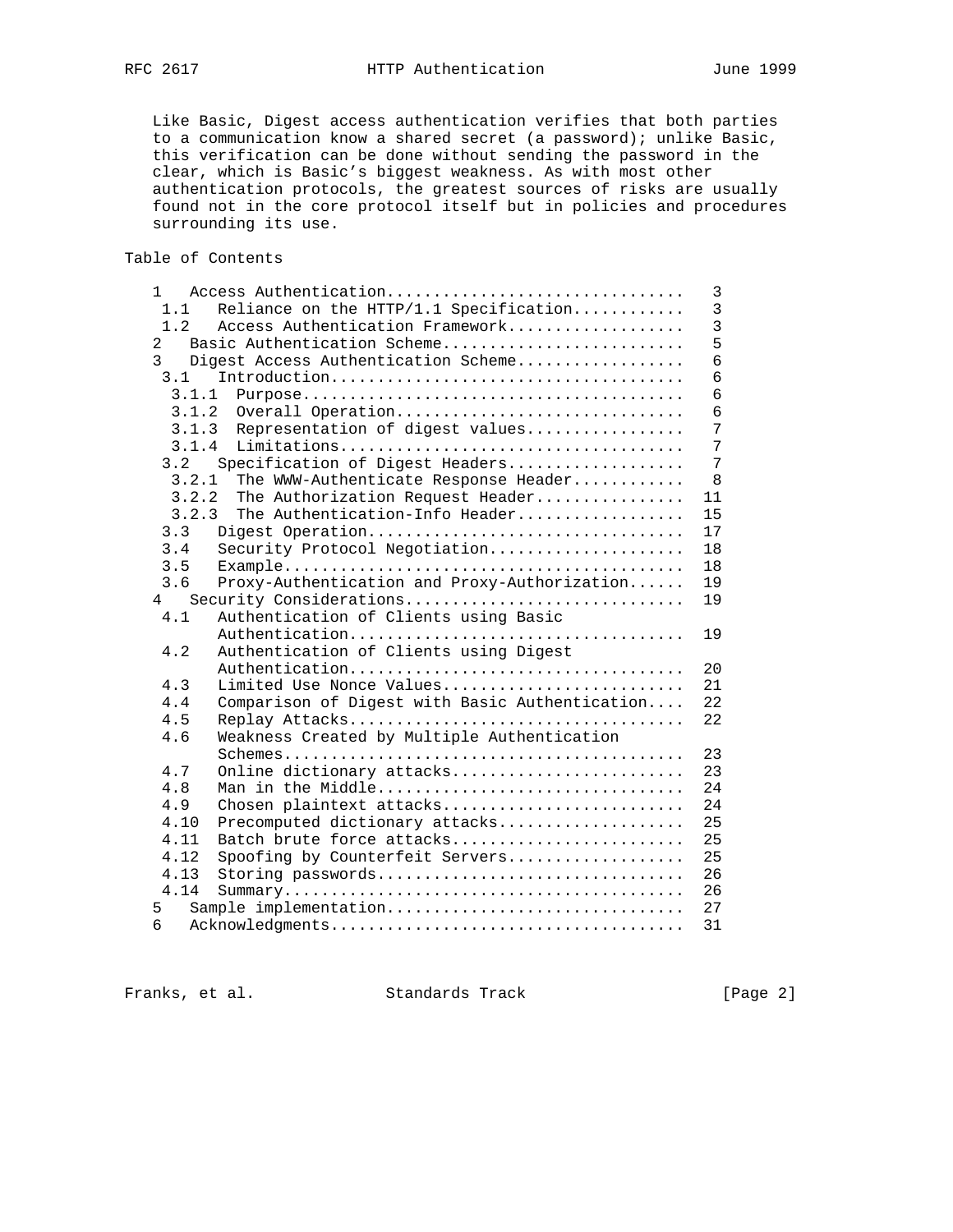1 Access Authentication

1.1 Reliance on the HTTP/1.1 Specification

 This specification is a companion to the HTTP/1.1 specification [2]. It uses the augmented BNF section 2.1 of that document, and relies on both the non-terminals defined in that document and other aspects of the HTTP/1.1 specification.

1.2 Access Authentication Framework

 HTTP provides a simple challenge-response authentication mechanism that MAY be used by a server to challenge a client request and by a client to provide authentication information. It uses an extensible, case-insensitive token to identify the authentication scheme, followed by a comma-separated list of attribute-value pairs which carry the parameters necessary for achieving authentication via that scheme.

auth-scheme = token  $auth-param = token "=" (token | quoted-string)$ 

 The 401 (Unauthorized) response message is used by an origin server to challenge the authorization of a user agent. This response MUST include a WWW-Authenticate header field containing at least one challenge applicable to the requested resource. The 407 (Proxy Authentication Required) response message is used by a proxy to challenge the authorization of a client and MUST include a Proxy- Authenticate header field containing at least one challenge applicable to the proxy for the requested resource.

challenge = auth-scheme 1\*SP 1#auth-param

 Note: User agents will need to take special care in parsing the WWW- Authenticate or Proxy-Authenticate header field value if it contains more than one challenge, or if more than one WWW-Authenticate header field is provided, since the contents of a challenge may itself contain a comma-separated list of authentication parameters.

 The authentication parameter realm is defined for all authentication schemes:

 realm = "realm" "=" realm-value realm-value = quoted-string

Franks, et al. Standards Track [Page 3]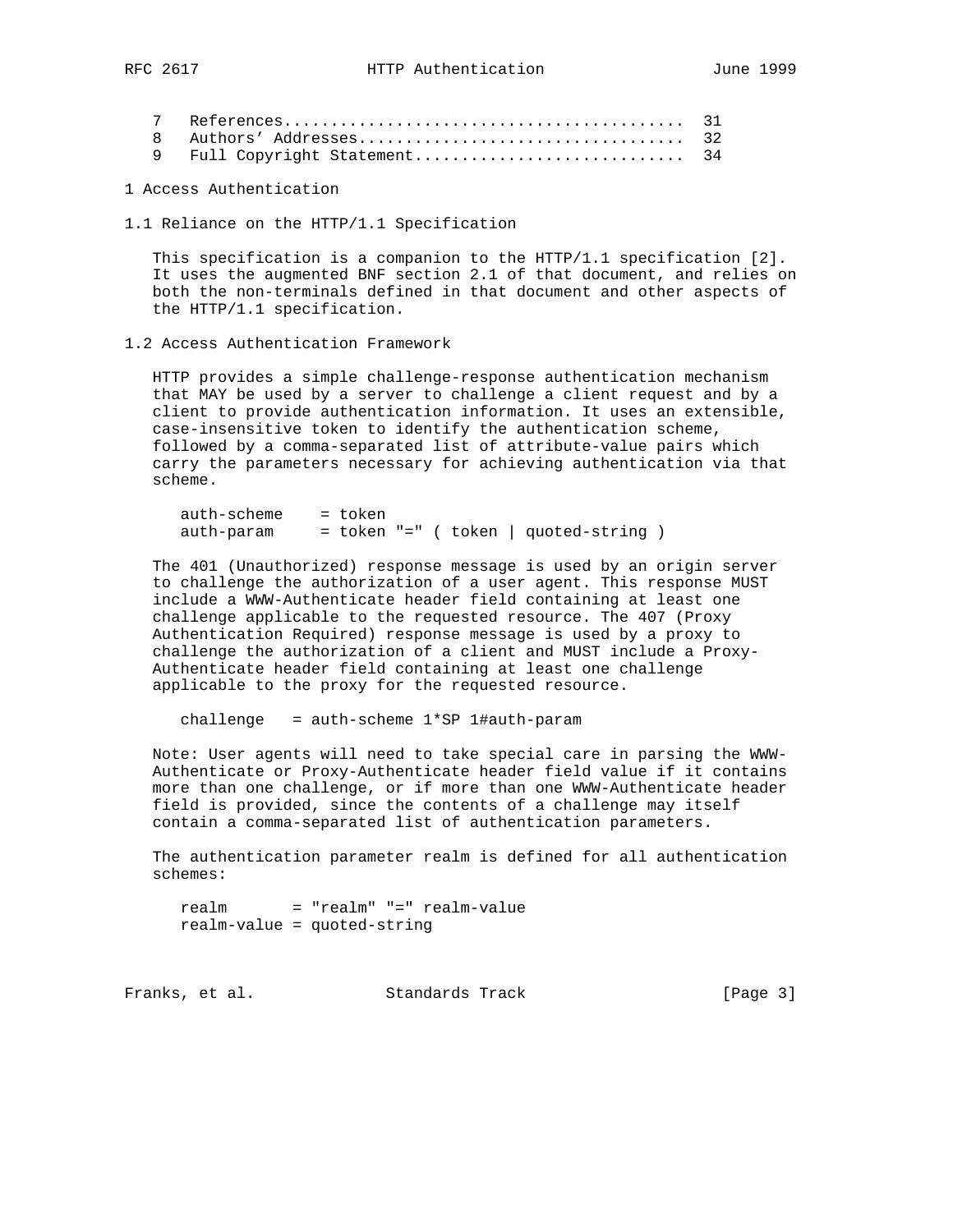The realm directive (case-insensitive) is required for all authentication schemes that issue a challenge. The realm value (case-sensitive), in combination with the canonical root URL (the absoluteURI for the server whose abs\_path is empty; see section 5.1.2 of [2]) of the server being accessed, defines the protection space. These realms allow the protected resources on a server to be partitioned into a set of protection spaces, each with its own authentication scheme and/or authorization database. The realm value is a string, generally assigned by the origin server, which may have additional semantics specific to the authentication scheme. Note that there may be multiple challenges with the same auth-scheme but different realms.

 A user agent that wishes to authenticate itself with an origin server--usually, but not necessarily, after receiving a 401 (Unauthorized)--MAY do so by including an Authorization header field with the request. A client that wishes to authenticate itself with a proxy--usually, but not necessarily, after receiving a 407 (Proxy Authentication Required)--MAY do so by including a Proxy- Authorization header field with the request. Both the Authorization field value and the Proxy-Authorization field value consist of credentials containing the authentication information of the client for the realm of the resource being requested. The user agent MUST choose to use one of the challenges with the strongest auth-scheme it understands and request credentials from the user based upon that challenge.

credentials = auth-scheme #auth-param

 Note that many browsers will only recognize Basic and will require that it be the first auth-scheme presented. Servers should only include Basic if it is minimally acceptable.

 The protection space determines the domain over which credentials can be automatically applied. If a prior request has been authorized, the same credentials MAY be reused for all other requests within that protection space for a period of time determined by the authentication scheme, parameters, and/or user preference. Unless otherwise defined by the authentication scheme, a single protection space cannot extend outside the scope of its server.

 If the origin server does not wish to accept the credentials sent with a request, it SHOULD return a 401 (Unauthorized) response. The response MUST include a WWW-Authenticate header field containing at least one (possibly new) challenge applicable to the requested resource. If a proxy does not accept the credentials sent with a request, it SHOULD return a 407 (Proxy Authentication Required). The response MUST include a Proxy-Authenticate header field containing a

Franks, et al. Standards Track [Page 4]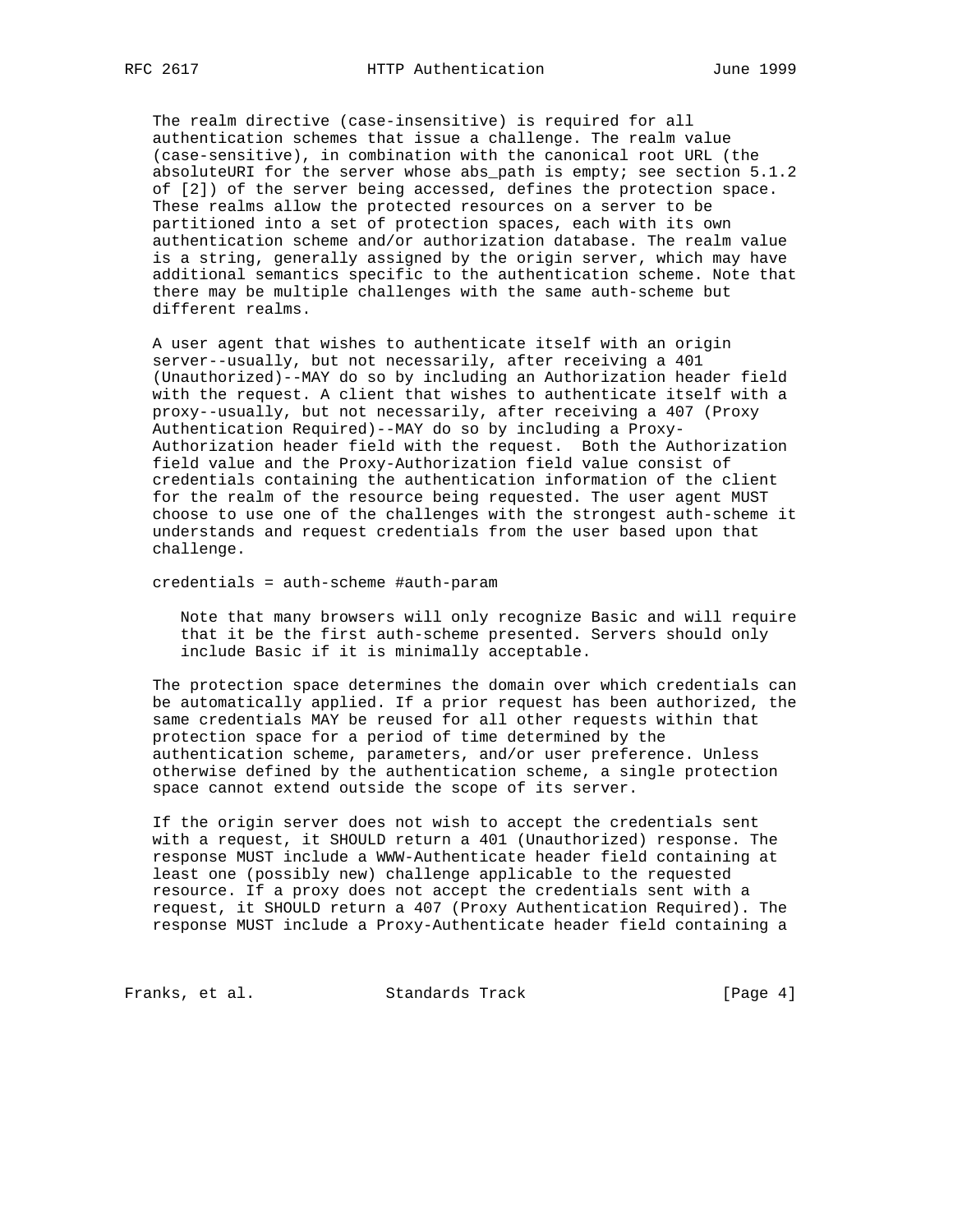(possibly new) challenge applicable to the proxy for the requested resource.

 The HTTP protocol does not restrict applications to this simple challenge-response mechanism for access authentication. Additional mechanisms MAY be used, such as encryption at the transport level or via message encapsulation, and with additional header fields specifying authentication information. However, these additional mechanisms are not defined by this specification.

 Proxies MUST be completely transparent regarding user agent authentication by origin servers. That is, they must forward the WWW-Authenticate and Authorization headers untouched, and follow the rules found in section 14.8 of [2]. Both the Proxy-Authenticate and the Proxy-Authorization header fields are hop-by-hop headers (see section 13.5.1 of [2]).

2 Basic Authentication Scheme

 The "basic" authentication scheme is based on the model that the client must authenticate itself with a user-ID and a password for each realm. The realm value should be considered an opaque string which can only be compared for equality with other realms on that server. The server will service the request only if it can validate the user-ID and password for the protection space of the Request-URI. There are no optional authentication parameters.

For Basic, the framework above is utilized as follows:

 challenge = "Basic" realm credentials = "Basic" basic-credentials

 Upon receipt of an unauthorized request for a URI within the protection space, the origin server MAY respond with a challenge like the following:

WWW-Authenticate: Basic realm="WallyWorld"

 where "WallyWorld" is the string assigned by the server to identify the protection space of the Request-URI. A proxy may respond with the same challenge using the Proxy-Authenticate header field.

 To receive authorization, the client sends the userid and password, separated by a single colon (":") character, within a base64 [7] encoded string in the credentials.

 basic-credentials = base64-user-pass base64-user-pass =  $<$ base64 [4] encoding of user-pass,

Franks, et al. Standards Track [Page 5]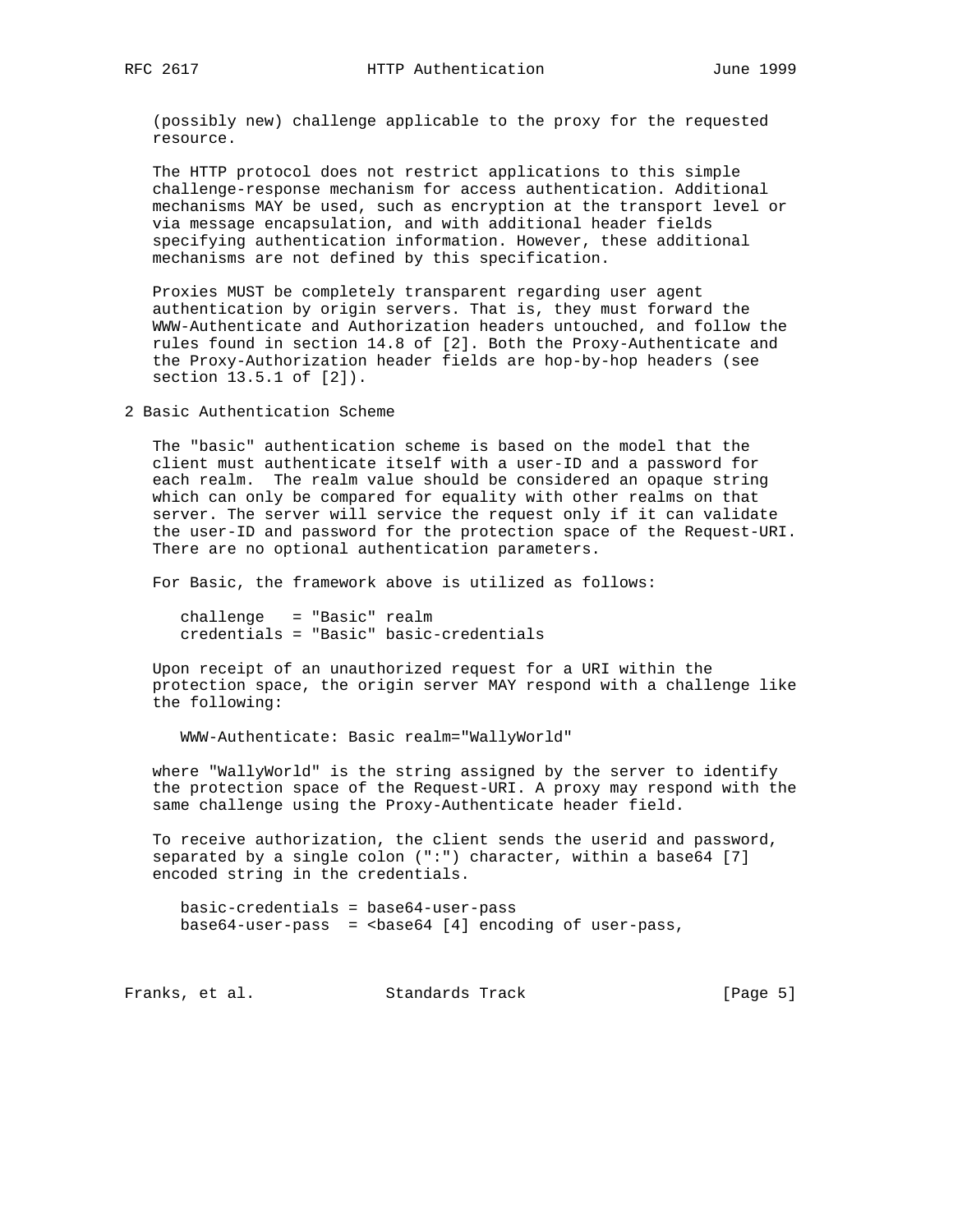except not limited to 76 char/line> user-pass = userid ":" password userid = \*<TEXT excluding ":"> password = \*TEXT

Userids might be case sensitive.

 If the user agent wishes to send the userid "Aladdin" and password "open sesame", it would use the following header field:

Authorization: Basic QWxhZGRpbjpvcGVuIHNlc2FtZQ==

 A client SHOULD assume that all paths at or deeper than the depth of the last symbolic element in the path field of the Request-URI also are within the protection space specified by the Basic realm value of the current challenge. A client MAY preemptively send the corresponding Authorization header with requests for resources in that space without receipt of another challenge from the server. Similarly, when a client sends a request to a proxy, it may reuse a userid and password in the Proxy-Authorization header field without receiving another challenge from the proxy server. See section 4 for security considerations associated with Basic authentication.

- 3 Digest Access Authentication Scheme
- 3.1 Introduction
- 3.1.1 Purpose

 The protocol referred to as "HTTP/1.0" includes the specification for a Basic Access Authentication scheme[1]. That scheme is not considered to be a secure method of user authentication, as the user name and password are passed over the network in an unencrypted form. This section provides the specification for a scheme that does not send the password in cleartext, referred to as "Digest Access Authentication".

 The Digest Access Authentication scheme is not intended to be a complete answer to the need for security in the World Wide Web. This scheme provides no encryption of message content. The intent is simply to create an access authentication method that avoids the most serious flaws of Basic authentication.

3.1.2 Overall Operation

 Like Basic Access Authentication, the Digest scheme is based on a simple challenge-response paradigm. The Digest scheme challenges using a nonce value. A valid response contains a checksum (by

Franks, et al. Standards Track [Page 6]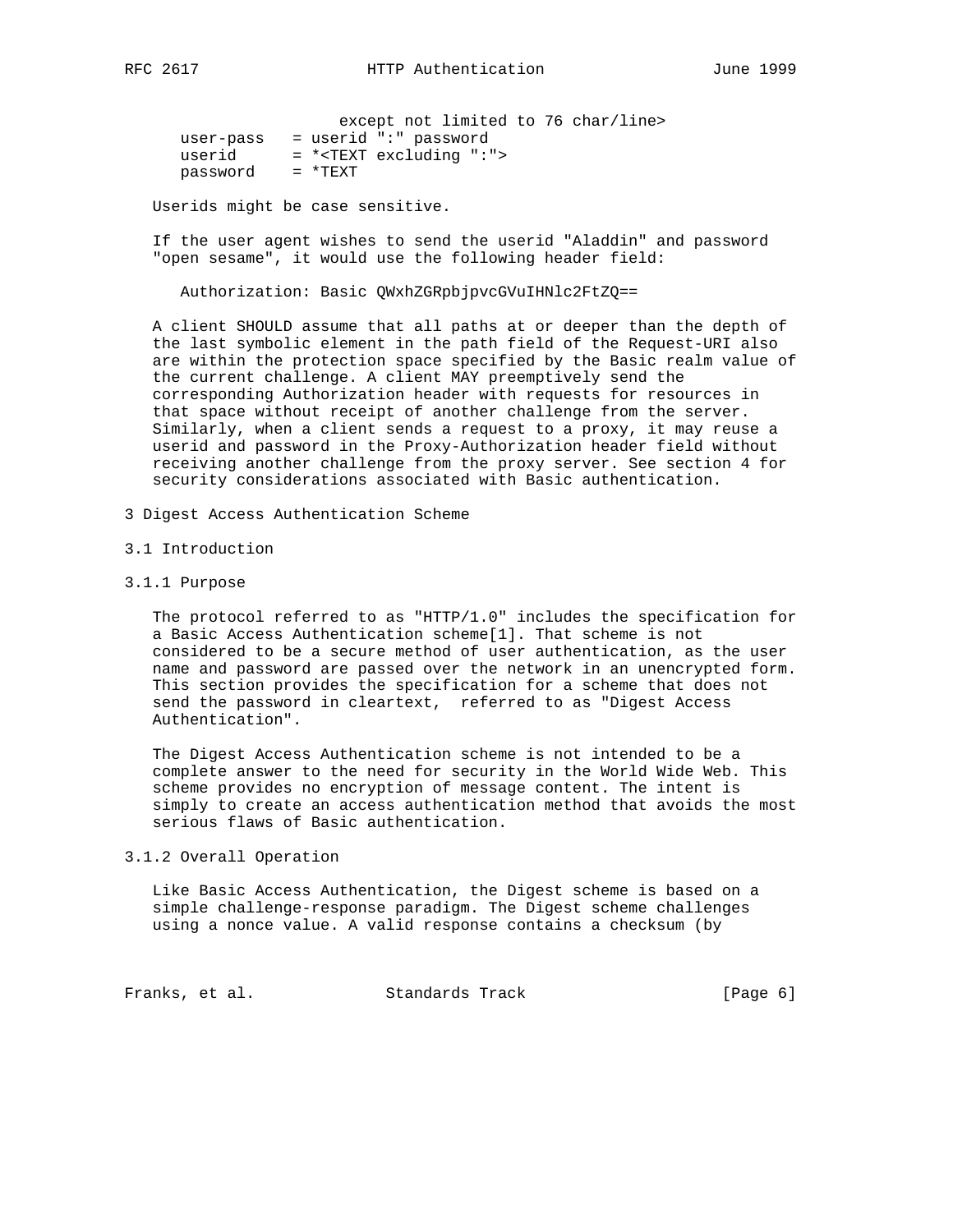default, the MD5 checksum) of the username, the password, the given nonce value, the HTTP method, and the requested URI. In this way, the password is never sent in the clear. Just as with the Basic scheme, the username and password must be prearranged in some fashion not addressed by this document.

## 3.1.3 Representation of digest values

 An optional header allows the server to specify the algorithm used to create the checksum or digest. By default the MD5 algorithm is used and that is the only algorithm described in this document.

 For the purposes of this document, an MD5 digest of 128 bits is represented as 32 ASCII printable characters. The bits in the 128 bit digest are converted from most significant to least significant bit, four bits at a time to their ASCII presentation as follows. Each four bits is represented by its familiar hexadecimal notation from the characters 0123456789abcdef. That is, binary 0000 gets represented by the character '0', 0001, by '1', and so on up to the representation of 1111 as 'f'.

### 3.1.4 Limitations

 The Digest authentication scheme described in this document suffers from many known limitations. It is intended as a replacement for Basic authentication and nothing more. It is a password-based system and (on the server side) suffers from all the same problems of any password system. In particular, no provision is made in this protocol for the initial secure arrangement between user and server to establish the user's password.

 Users and implementors should be aware that this protocol is not as secure as Kerberos, and not as secure as any client-side private-key scheme. Nevertheless it is better than nothing, better than what is commonly used with telnet and ftp, and better than Basic authentication.

## 3.2 Specification of Digest Headers

 The Digest Access Authentication scheme is conceptually similar to the Basic scheme. The formats of the modified WWW-Authenticate header line and the Authorization header line are specified below. In addition, a new header, Authentication-Info, is specified.

Franks, et al. Standards Track [Page 7]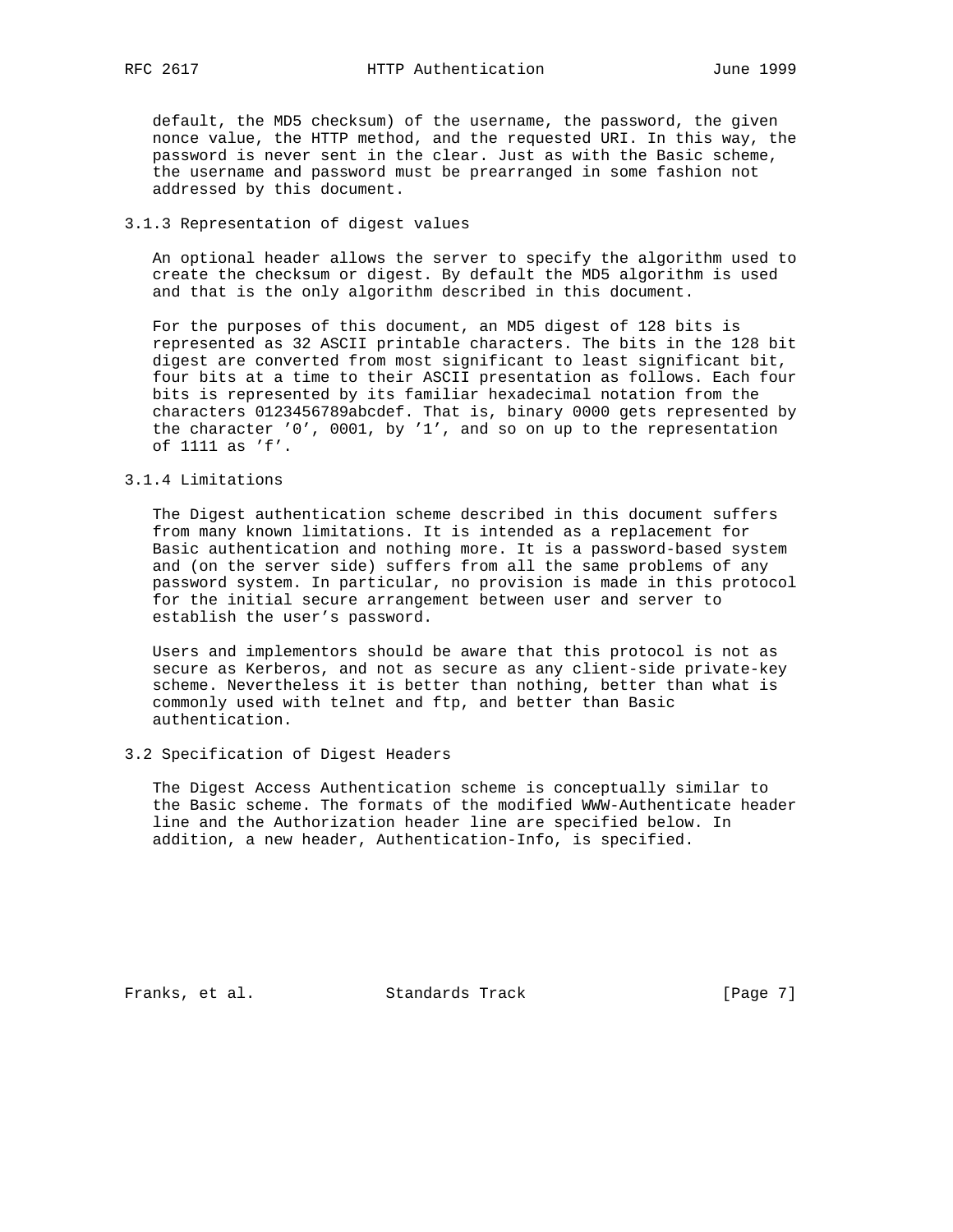# 3.2.1 The WWW-Authenticate Response Header

 If a server receives a request for an access-protected object, and an acceptable Authorization header is not sent, the server responds with a "401 Unauthorized" status code, and a WWW-Authenticate header as per the framework defined above, which for the digest scheme is utilized as follows:

| challenge                                       | = "Digest" digest-challenge                                                                                                                           |
|-------------------------------------------------|-------------------------------------------------------------------------------------------------------------------------------------------------------|
|                                                 | digest-challenge = $1\#$ (realm   [ domain ]   nonce<br>$[opaque]   [ stale ]   [ algorithm ]  $<br>[ qop-options ]   [auth-param] )                  |
| domain<br>URI<br>nonce<br>nonce-value<br>opaque | = "domain" "=" <"> URI ( $1*SP$ URI ) <"><br>= absoluteURI   abs_path<br>= "nonce" "=" nonce-value<br>= quoted-string<br>= "opaque" "=" quoted-string |
| stale                                           | = "stale" "=" ( "true"   "false" )                                                                                                                    |
| algorithm                                       | $=$ "algorithm" "=" ( "MD5"   "MD5-sess"  <br>token)                                                                                                  |
| qop-options                                     | $=$ "qop" "=" <"> 1#qop-value <">                                                                                                                     |

 The meanings of the values of the directives used above are as follows:

qop-value = "auth" | "auth-int" | token

#### realm

 A string to be displayed to users so they know which username and password to use. This string should contain at least the name of the host performing the authentication and might additionally indicate the collection of users who might have access. An example might be "registered\_users@gotham.news.com".

## domain

 A quoted, space-separated list of URIs, as specified in RFC XURI [7], that define the protection space. If a URI is an abs\_path, it is relative to the canonical root URL (see section 1.2 above) of the server being accessed. An absoluteURI in this list may refer to a different server than the one being accessed. The client can use this list to determine the set of URIs for which the same authentication information may be sent: any URI that has a URI in this list as a prefix (after both have been made absolute) may be assumed to be in the same protection space. If this directive is omitted or its value is empty, the client should assume that the protection space consists of all URIs on the responding server.

Franks, et al. Standards Track [Page 8]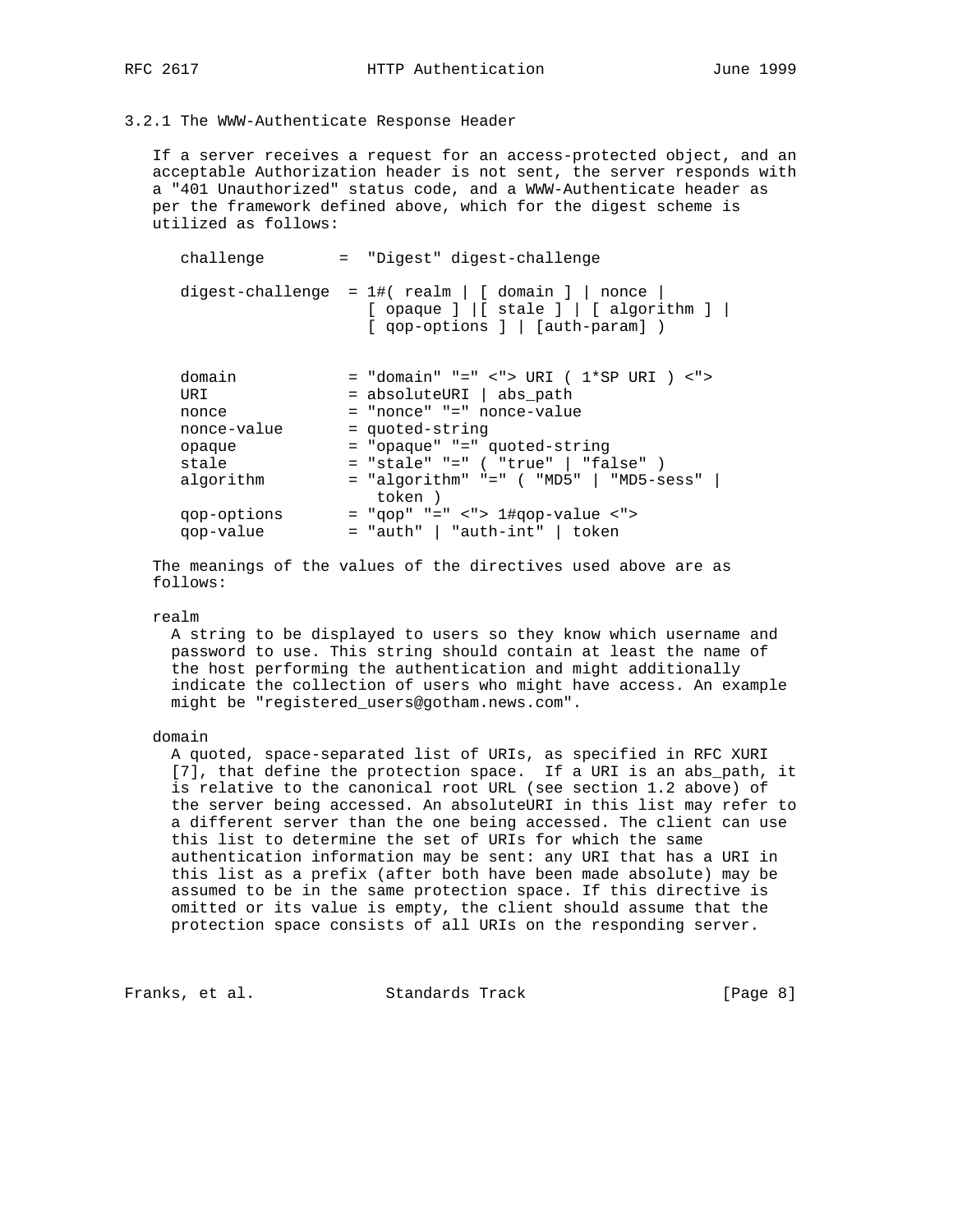RFC 2617 **HTTP Authentication** June 1999

 This directive is not meaningful in Proxy-Authenticate headers, for which the protection space is always the entire proxy; if present it should be ignored.

nonce

 A server-specified data string which should be uniquely generated each time a 401 response is made. It is recommended that this string be base64 or hexadecimal data. Specifically, since the string is passed in the header lines as a quoted string, the double-quote character is not allowed.

 The contents of the nonce are implementation dependent. The quality of the implementation depends on a good choice. A nonce might, for example, be constructed as the base 64 encoding of

time-stamp H(time-stamp ":" ETag ":" private-key)

 where time-stamp is a server-generated time or other non-repeating value, ETag is the value of the HTTP ETag header associated with the requested entity, and private-key is data known only to the server. With a nonce of this form a server would recalculate the hash portion after receiving the client authentication header and reject the request if it did not match the nonce from that header or if the time-stamp value is not recent enough. In this way the server can limit the time of the nonce's validity. The inclusion of the ETag prevents a replay request for an updated version of the resource. (Note: including the IP address of the client in the nonce would appear to offer the server the ability to limit the reuse of the nonce to the same client that originally got it. However, that would break proxy farms, where requests from a single user often go through different proxies in the farm. Also, IP address spoofing is not that hard.)

 An implementation might choose not to accept a previously used nonce or a previously used digest, in order to protect against a replay attack. Or, an implementation might choose to use one-time nonces or digests for POST or PUT requests and a time-stamp for GET requests. For more details on the issues involved see section 4. of this document.

The nonce is opaque to the client.

opaque

 A string of data, specified by the server, which should be returned by the client unchanged in the Authorization header of subsequent requests with URIs in the same protection space. It is recommended that this string be base64 or hexadecimal data.

Franks, et al. Standards Track [Page 9]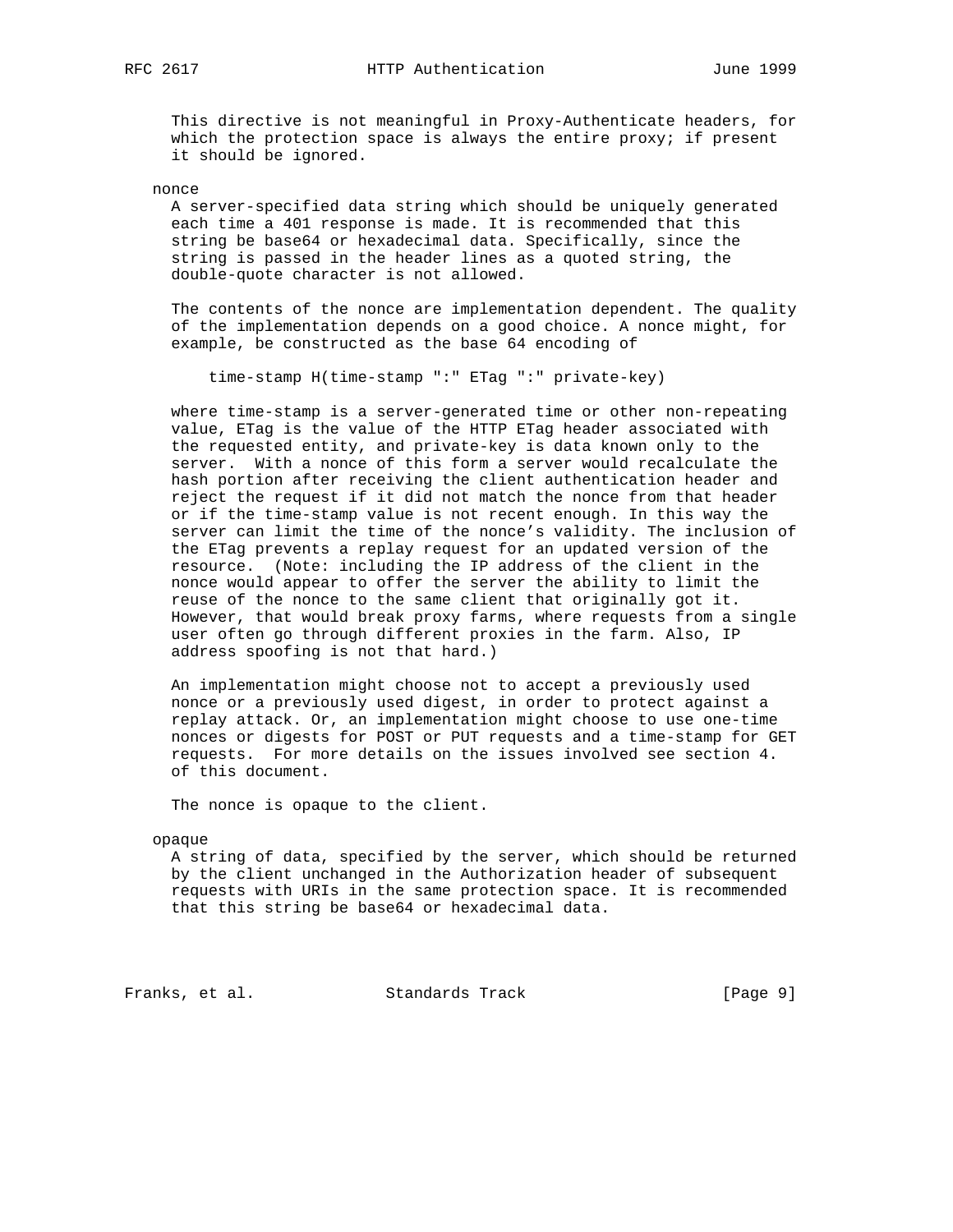stale A flag, indicating that the previous request from the client was rejected because the nonce value was stale. If stale is TRUE (case-insensitive), the client may wish to simply retry the request with a new encrypted response, without reprompting the user for a new username and password. The server should only set stale to TRUE if it receives a request for which the nonce is invalid but with a valid digest for that nonce (indicating that the client knows the correct username/password). If stale is FALSE, or anything other than TRUE, or the stale directive is not present, the username and/or password are invalid, and new values must be obtained. algorithm

 A string indicating a pair of algorithms used to produce the digest and a checksum. If this is not present it is assumed to be "MD5". If the algorithm is not understood, the challenge should be ignored (and a different one used, if there is more than one).

 In this document the string obtained by applying the digest algorithm to the data "data" with secret "secret" will be denoted by KD(secret, data), and the string obtained by applying the checksum algorithm to the data "data" will be denoted H(data). The notation  $ung(X)$  means the value of the quoted-string X without the surrounding quotes.

For the "MD5" and "MD5-sess" algorithms

 $H(data) = MD5(data)$ 

and

 $KD(\text{secret}, \text{data}) = H(\text{concat}(\text{secret}, \text{ " : " , data}) )$ 

 i.e., the digest is the MD5 of the secret concatenated with a colon concatenated with the data. The "MD5-sess" algorithm is intended to allow efficient 3rd party authentication servers; for the difference in usage, see the description in section 3.2.2.2.

qop-options

 This directive is optional, but is made so only for backward compatibility with RFC 2069 [6]; it SHOULD be used by all implementations compliant with this version of the Digest scheme. If present, it is a quoted string of one or more tokens indicating the "quality of protection" values supported by the server. The value "auth" indicates authentication; the value "auth-int" indicates authentication with integrity protection; see the

Franks, et al. Standards Track [Page 10]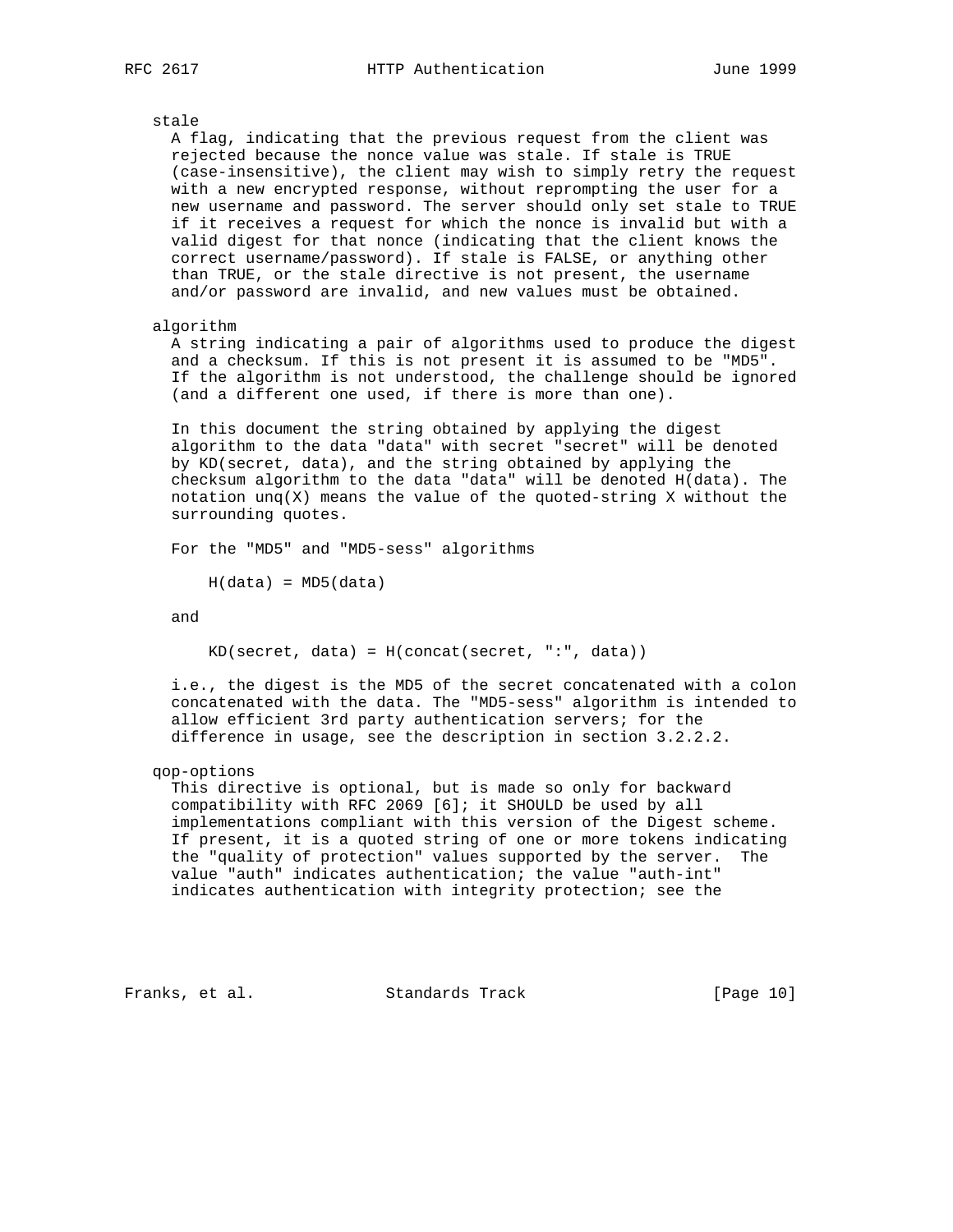descriptions below for calculating the response directive value for the application of this choice. Unrecognized options MUST be ignored.

 auth-param This directive allows for future extensions. Any unrecognized directive MUST be ignored.

3.2.2 The Authorization Request Header

 The client is expected to retry the request, passing an Authorization header line, which is defined according to the framework above, utilized as follows.

```
 credentials = "Digest" digest-response
       digest-response = 1#( username | realm | nonce | digest-uri
                      | response | [ algorithm ] | [cnonce] |
                     [opaque] | [message-qop] |
                         [nonce-count] | [auth-param] )
      username = "username" "=" username-value
       username-value = quoted-string
       digest-uri = "uri" "=" digest-uri-value
      digest-uri-value = request-uri ; As specified by HTTP/1.1message-qop = "qop" "=" qop-value"cnonce = "cnonce" = "=" cnonce-value
 cnonce-value = nonce-value
 nonce-count = "nc" "=" nc-value
     nc-value = 8LHEX<br>response = "respo
                     response = "response" "=" request-digest
       request-digest = <"> 32LHEX <">
 LHEX = "0" | "1" | "2" | "3" |
 "4" | "5" | "6" | "7" |
                         "8" | "9" | "a" | "b" |
                         "c" | "d" | "e" | "f"
```
 The values of the opaque and algorithm fields must be those supplied in the WWW-Authenticate response header for the entity being requested.

 response A string of 32 hex digits computed as defined below, which proves that the user knows a password

 username The user's name in the specified realm.

Franks, et al. Standards Track [Page 11]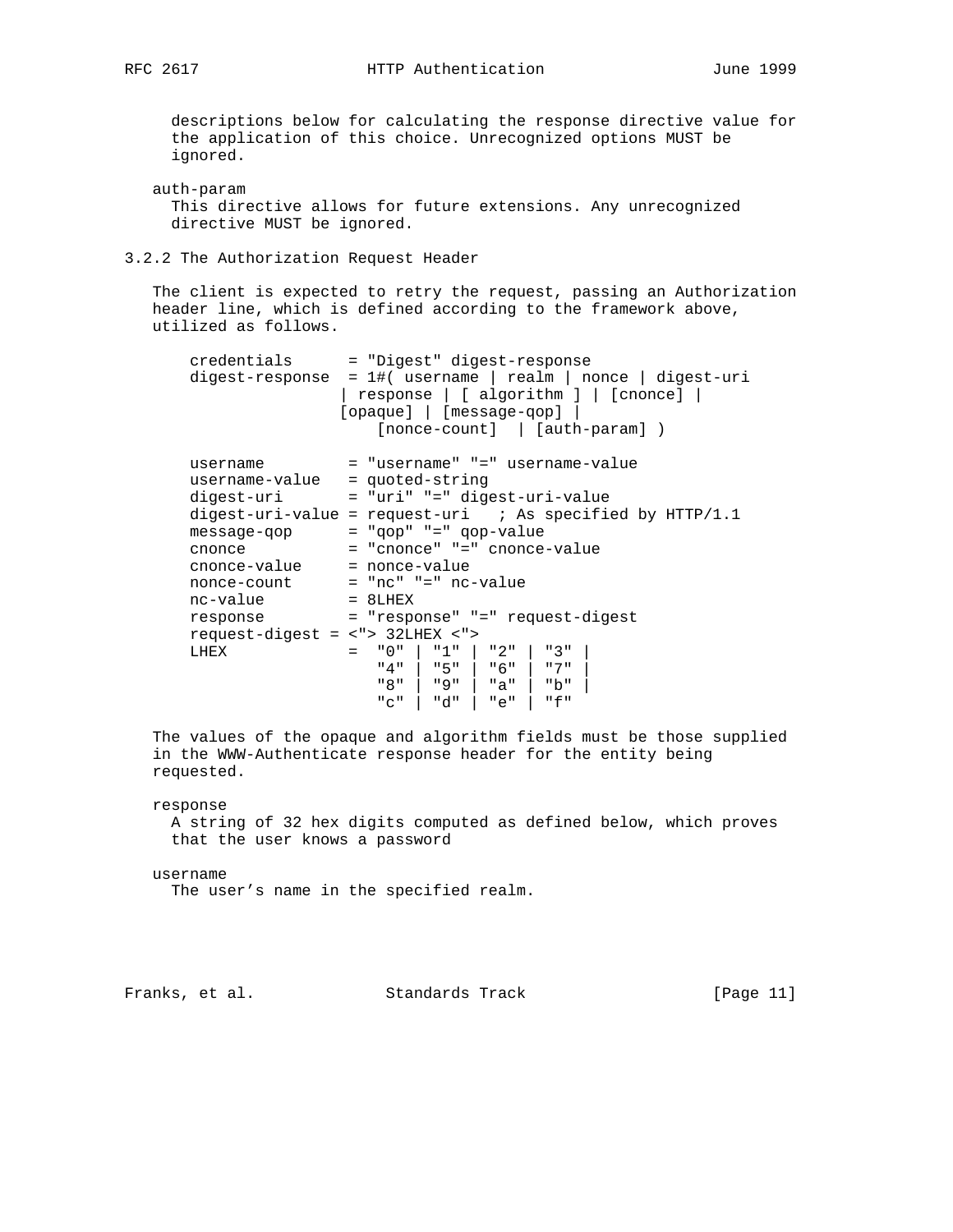#### digest-uri

 The URI from Request-URI of the Request-Line; duplicated here because proxies are allowed to change the Request-Line in transit.

#### qop

 Indicates what "quality of protection" the client has applied to the message. If present, its value MUST be one of the alternatives the server indicated it supports in the WWW-Authenticate header. These values affect the computation of the request-digest. Note that this is a single token, not a quoted list of alternatives as in WWW- Authenticate. This directive is optional in order to preserve backward compatibility with a minimal implementation of RFC 2069 [6], but SHOULD be used if the server indicated that qop is supported by providing a qop directive in the WWW-Authenticate header field.

#### cnonce

 This MUST be specified if a qop directive is sent (see above), and MUST NOT be specified if the server did not send a qop directive in the WWW-Authenticate header field. The cnonce-value is an opaque quoted string value provided by the client and used by both client and server to avoid chosen plaintext attacks, to provide mutual authentication, and to provide some message integrity protection. See the descriptions below of the calculation of the response digest and request-digest values.

#### nonce-count

 This MUST be specified if a qop directive is sent (see above), and MUST NOT be specified if the server did not send a qop directive in the WWW-Authenticate header field. The nc-value is the hexadecimal count of the number of requests (including the current request) that the client has sent with the nonce value in this request. For example, in the first request sent in response to a given nonce value, the client sends "nc=00000001". The purpose of this directive is to allow the server to detect request replays by maintaining its own copy of this count - if the same nc-value is seen twice, then the request is a replay. See the description below of the construction of the request-digest value.

#### auth-param

 This directive allows for future extensions. Any unrecognized directive MUST be ignored.

 If a directive or its value is improper, or required directives are missing, the proper response is 400 Bad Request. If the request digest is invalid, then a login failure should be logged, since repeated login failures from a single client may indicate an attacker attempting to guess passwords.

Franks, et al. Standards Track [Page 12]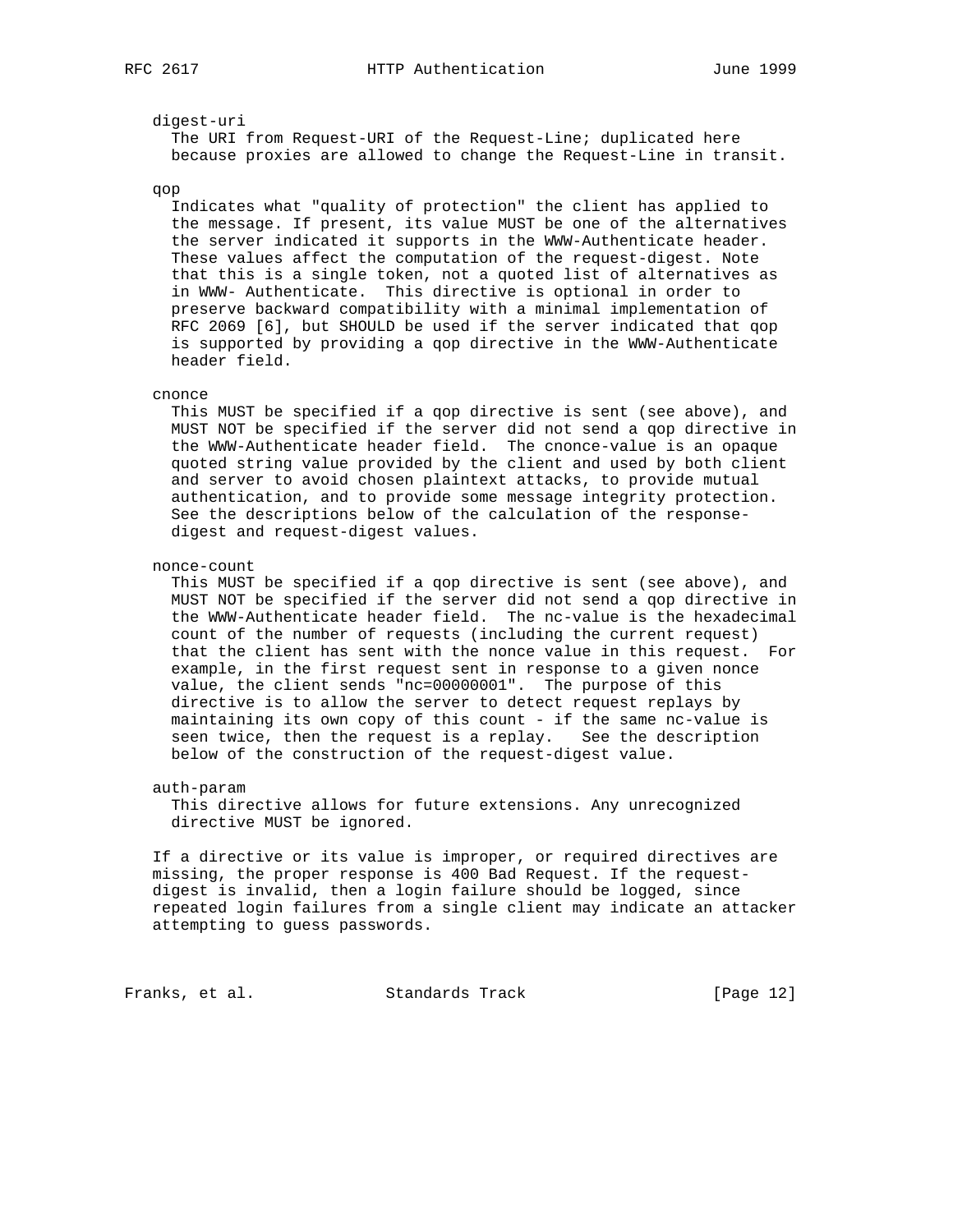RFC 2617 **HTTP Authentication** June 1999

 The definition of request-digest above indicates the encoding for its value. The following definitions show how the value is computed.

3.2.2.1 Request-Digest

 If the "qop" value is "auth" or "auth-int": request-digest =  $\langle$ ">  $\times$  KD ( H(A1), unq(nonce-value) ":" nc-value ":" unq(cnonce-value) ":" unq(qop-value) ":" H(A2)  $\vert$  < " > If the "qop" directive is not present (this construction is for compatibility with RFC 2069): request-digest =  $\langle$  ">  $\langle$  KD ( H(A1), unq(nonce-value) ":" H(A2) ) >  $<$ " $>$  See below for the definitions for A1 and A2. 3.2.2.2 A1 If the "algorithm" directive's value is "MD5" or is unspecified, then A1 is: A1 = unq(username-value) ":" unq(realm-value) ":" passwd where passwd = < user's password > If the "algorithm" directive's value is "MD5-sess", then A1 is calculated only once - on the first request by the client following receipt of a WWW-Authenticate challenge from the server. It uses the server nonce from that challenge, and the first client nonce value to construct A1 as follows: A1 = H( unq(username-value) ":" unq(realm-value) ":" passwd ) ":" unq(nonce-value) ":" unq(cnonce-value)

 This creates a 'session key' for the authentication of subsequent requests and responses which is different for each "authentication session", thus limiting the amount of material hashed with any one key. (Note: see further discussion of the authentication session in

Franks, et al. Standards Track [Page 13]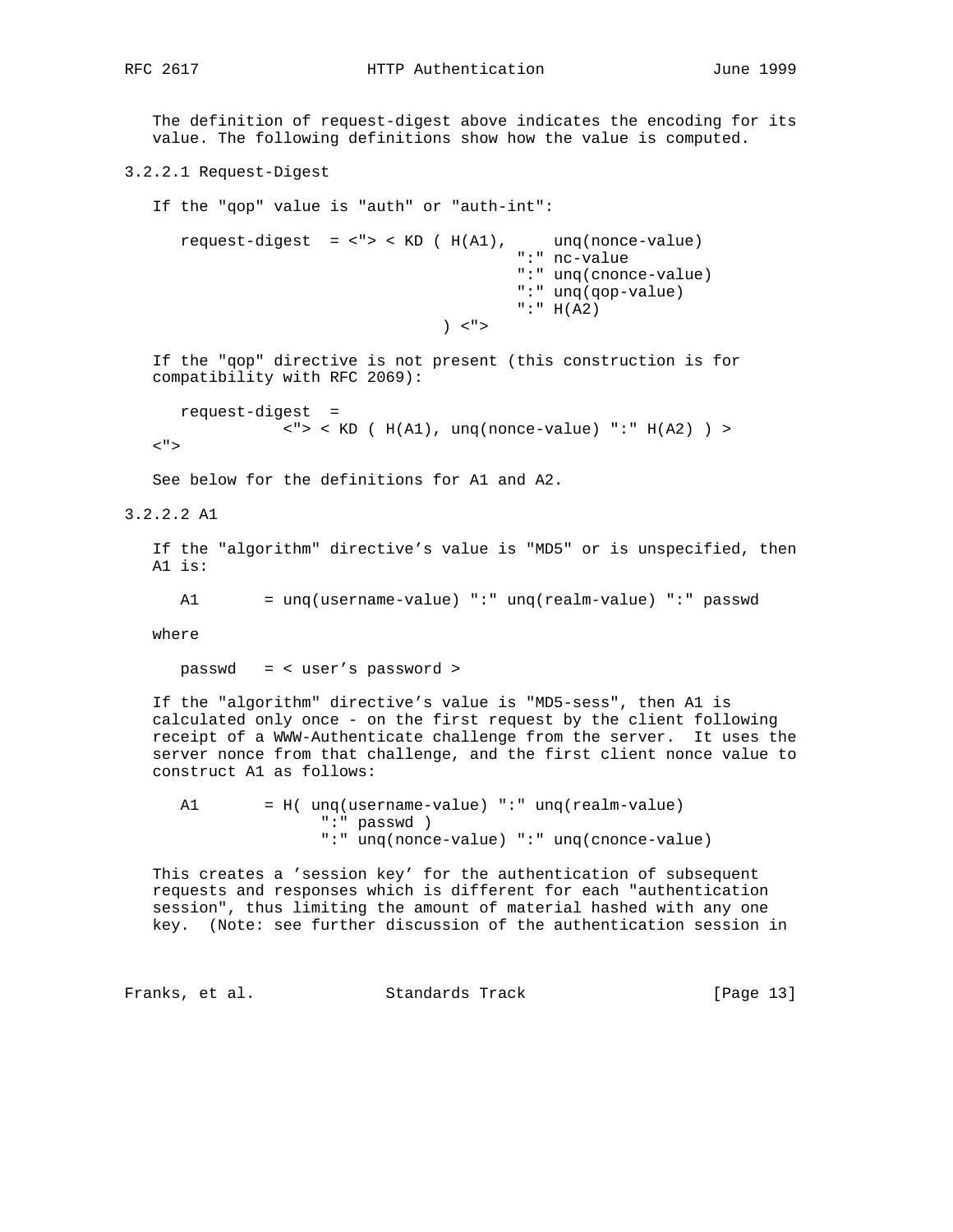section 3.3.) Because the server need only use the hash of the user credentials in order to create the A1 value, this construction could be used in conjunction with a third party authentication service so that the web server would not need the actual password value. The specification of such a protocol is beyond the scope of this specification.

# 3.2.2.3 A2

 If the "qop" directive's value is "auth" or is unspecified, then A2 is:

A2 = Method ":" digest-uri-value

If the "qop" value is "auth-int", then A2 is:

A2 = Method ":" digest-uri-value ":" H(entity-body)

3.2.2.4 Directive values and quoted-string

 Note that the value of many of the directives, such as "username value", are defined as a "quoted-string". However, the "unq" notation indicates that surrounding quotation marks are removed in forming the string A1. Thus if the Authorization header includes the fields

username="Mufasa", realm=myhost@testrealm.com

 and the user Mufasa has password "Circle Of Life" then H(A1) would be H(Mufasa:myhost@testrealm.com:Circle Of Life) with no quotation marks in the digested string.

 No white space is allowed in any of the strings to which the digest function H() is applied unless that white space exists in the quoted strings or entity body whose contents make up the string to be digested. For example, the string A1 illustrated above must be

Mufasa:myhost@testrealm.com:Circle Of Life

 with no white space on either side of the colons, but with the white space between the words used in the password value. Likewise, the other strings digested by H() must not have white space on either side of the colons which delimit their fields unless that white space was in the quoted strings or entity body being digested.

 Also note that if integrity protection is applied (qop=auth-int), the H(entity-body) is the hash of the entity body, not the message body it is computed before any transfer encoding is applied by the sender

Franks, et al. Standards Track [Page 14]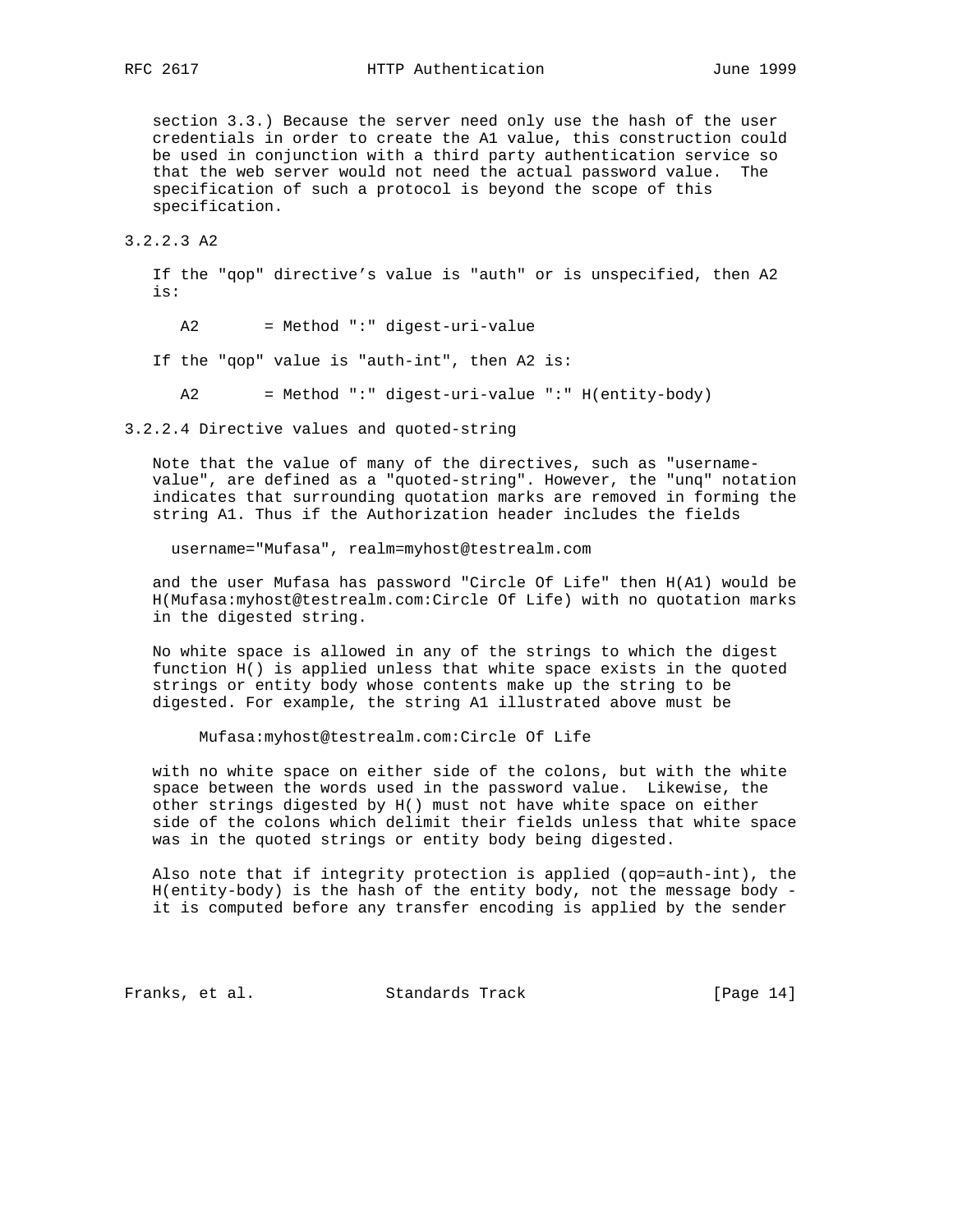and after it has been removed by the recipient. Note that this includes multipart boundaries and embedded headers in each part of any multipart content-type.

3.2.2.5 Various considerations

 The "Method" value is the HTTP request method as specified in section 5.1.1 of [2]. The "request-uri" value is the Request-URI from the request line as specified in section 5.1.2 of [2]. This may be "\*", an "absoluteURL" or an "abs\_path" as specified in section 5.1.2 of [2], but it MUST agree with the Request-URI. In particular, it MUST be an "absoluteURL" if the Request-URI is an "absoluteURL". The "cnonce-value" is an optional client-chosen value whose purpose is to foil chosen plaintext attacks.

 The authenticating server must assure that the resource designated by the "uri" directive is the same as the resource specified in the Request-Line; if they are not, the server SHOULD return a 400 Bad Request error. (Since this may be a symptom of an attack, server implementers may want to consider logging such errors.) The purpose of duplicating information from the request URL in this field is to deal with the possibility that an intermediate proxy may alter the client's Request-Line. This altered (but presumably semantically equivalent) request would not result in the same digest as that calculated by the client.

 Implementers should be aware of how authenticated transactions interact with shared caches. The HTTP/1.1 protocol specifies that when a shared cache (see section 13.7 of [2]) has received a request containing an Authorization header and a response from relaying that request, it MUST NOT return that response as a reply to any other request, unless one of two Cache-Control (see section 14.9 of [2]) directives was present in the response. If the original response included the "must-revalidate" Cache-Control directive, the cache MAY use the entity of that response in replying to a subsequent request, but MUST first revalidate it with the origin server, using the request headers from the new request to allow the origin server to authenticate the new request. Alternatively, if the original response included the "public" Cache-Control directive, the response entity MAY be returned in reply to any subsequent request.

3.2.3 The Authentication-Info Header

 The Authentication-Info header is used by the server to communicate some information regarding the successful authentication in the response.

Franks, et al. Standards Track [Page 15]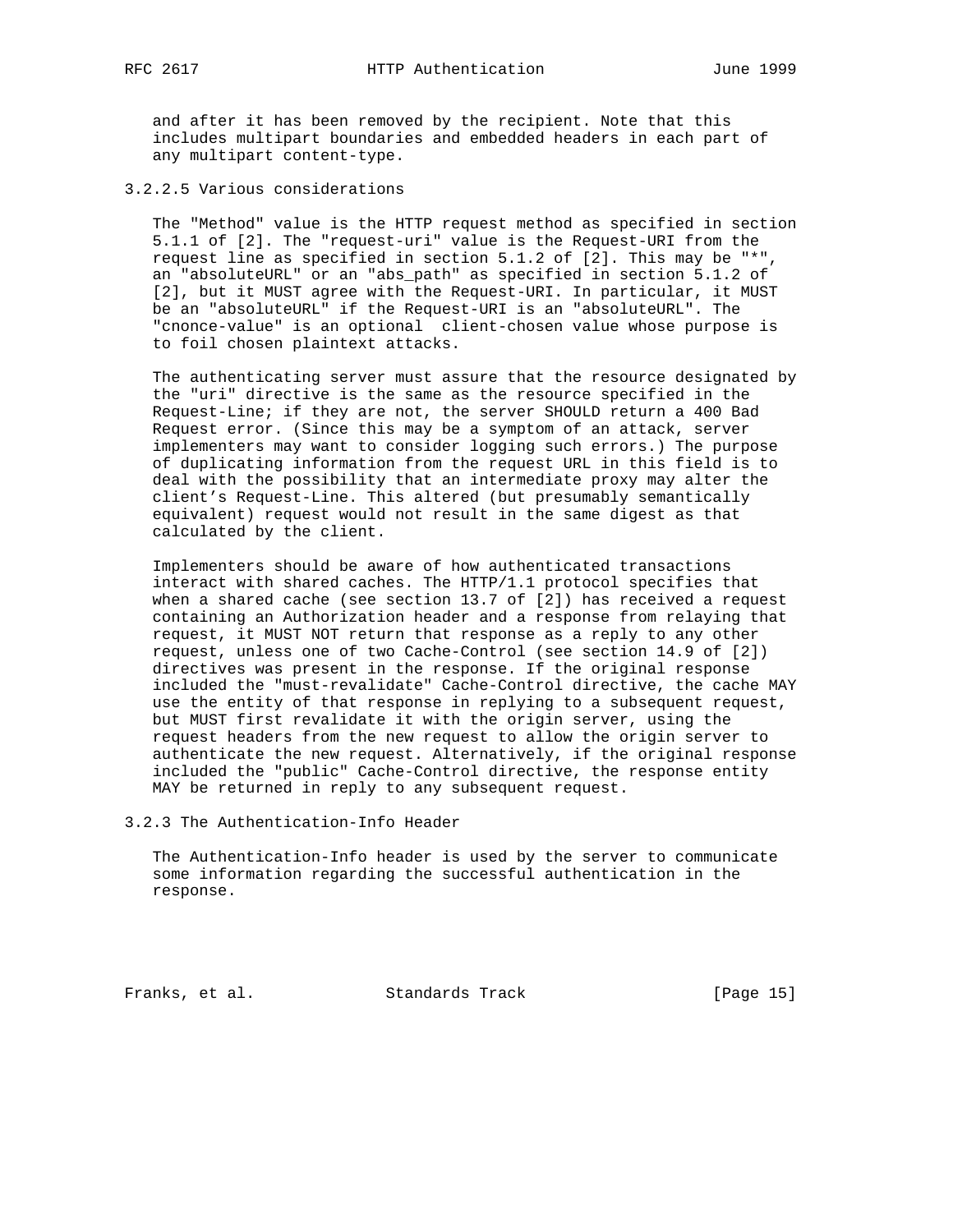|                 | AuthenticationInfo = "Authentication-Info" ":" auth-info |
|-----------------|----------------------------------------------------------|
| auth-info       | $= 1$ #(nextnonce   [ message-gop ]                      |
|                 | $[$ response-auth $]$ $[$ $]$ $[$ cnonce $]$             |
|                 | [nonce-count])                                           |
| nextnonce       | = "nextnonce" "=" nonce-value                            |
| response-auth   | = "rspauth" "=" response-digest                          |
| response-digest | $=$ $\lt$ "> *LHEX $\lt$ ">                              |

 The value of the nextnonce directive is the nonce the server wishes the client to use for a future authentication response. The server may send the Authentication-Info header with a nextnonce field as a means of implementing one-time or otherwise changing nonces. If the nextnonce field is present the client SHOULD use it when constructing the Authorization header for its next request. Failure of the client to do so may result in a request to re-authenticate from the server with the "stale=TRUE".

 Server implementations should carefully consider the performance implications of the use of this mechanism; pipelined requests will not be possible if every response includes a nextnonce directive that must be used on the next request received by the server. Consideration should be given to the performance vs. security tradeoffs of allowing an old nonce value to be used for a limited time to permit request pipelining. Use of the nonce-count can retain most of the security advantages of a new server nonce without the deleterious affects on pipelining.

message-qop

 Indicates the "quality of protection" options applied to the response by the server. The value "auth" indicates authentication; the value "auth-int" indicates authentication with integrity protection. The server SHOULD use the same value for the message qop directive in the response as was sent by the client in the corresponding request.

 The optional response digest in the "response-auth" directive supports mutual authentication -- the server proves that it knows the user's secret, and with qop=auth-int also provides limited integrity protection of the response. The "response-digest" value is calculated as for the "request-digest" in the Authorization header, except that if "qop=auth" or is not specified in the Authorization header for the request, A2 is

 A2 = ":" digest-uri-value and if "qop=auth-int", then A2 is A2 = ":" digest-uri-value ":" H(entity-body)

Franks, et al. Standards Track [Page 16]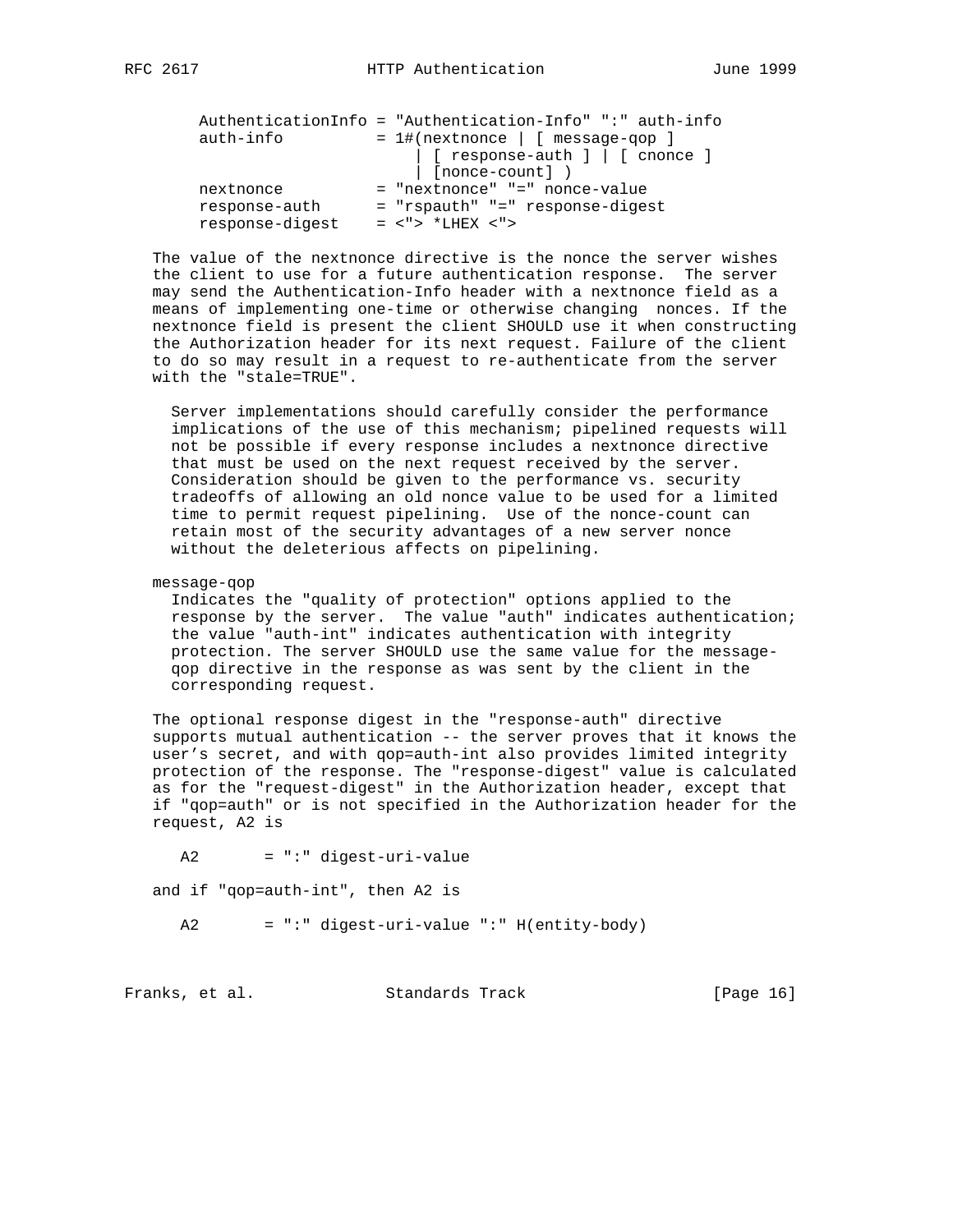where "digest-uri-value" is the value of the "uri" directive on the Authorization header in the request. The "cnonce-value" and "nc value" MUST be the ones for the client request to which this message is the response. The "response-auth", "cnonce", and "nonce-count" directives MUST BE present if "qop=auth" or "qop=auth-int" is specified.

 The Authentication-Info header is allowed in the trailer of an HTTP message transferred via chunked transfer-coding.

## 3.3 Digest Operation

 Upon receiving the Authorization header, the server may check its validity by looking up the password that corresponds to the submitted username. Then, the server must perform the same digest operation (e.g., MD5) performed by the client, and compare the result to the given request-digest value.

 Note that the HTTP server does not actually need to know the user's cleartext password. As long as H(A1) is available to the server, the validity of an Authorization header may be verified.

 The client response to a WWW-Authenticate challenge for a protection space starts an authentication session with that protection space. The authentication session lasts until the client receives another WWW-Authenticate challenge from any server in the protection space. A client should remember the username, password, nonce, nonce count and opaque values associated with an authentication session to use to construct the Authorization header in future requests within that protection space. The Authorization header may be included preemptively; doing so improves server efficiency and avoids extra round trips for authentication challenges. The server may choose to accept the old Authorization header information, even though the nonce value included might not be fresh. Alternatively, the server may return a 401 response with a new nonce value, causing the client to retry the request; by specifying stale=TRUE with this response, the server tells the client to retry with the new nonce, but without prompting for a new username and password.

 Because the client is required to return the value of the opaque directive given to it by the server for the duration of a session, the opaque data may be used to transport authentication session state information. (Note that any such use can also be accomplished more easily and safely by including the state in the nonce.) For example, a server could be responsible for authenticating content that actually sits on another server. It would achieve this by having the first 401 response include a domain directive whose value includes a URI on the second server, and an opaque directive whose value

Franks, et al. Standards Track [Page 17]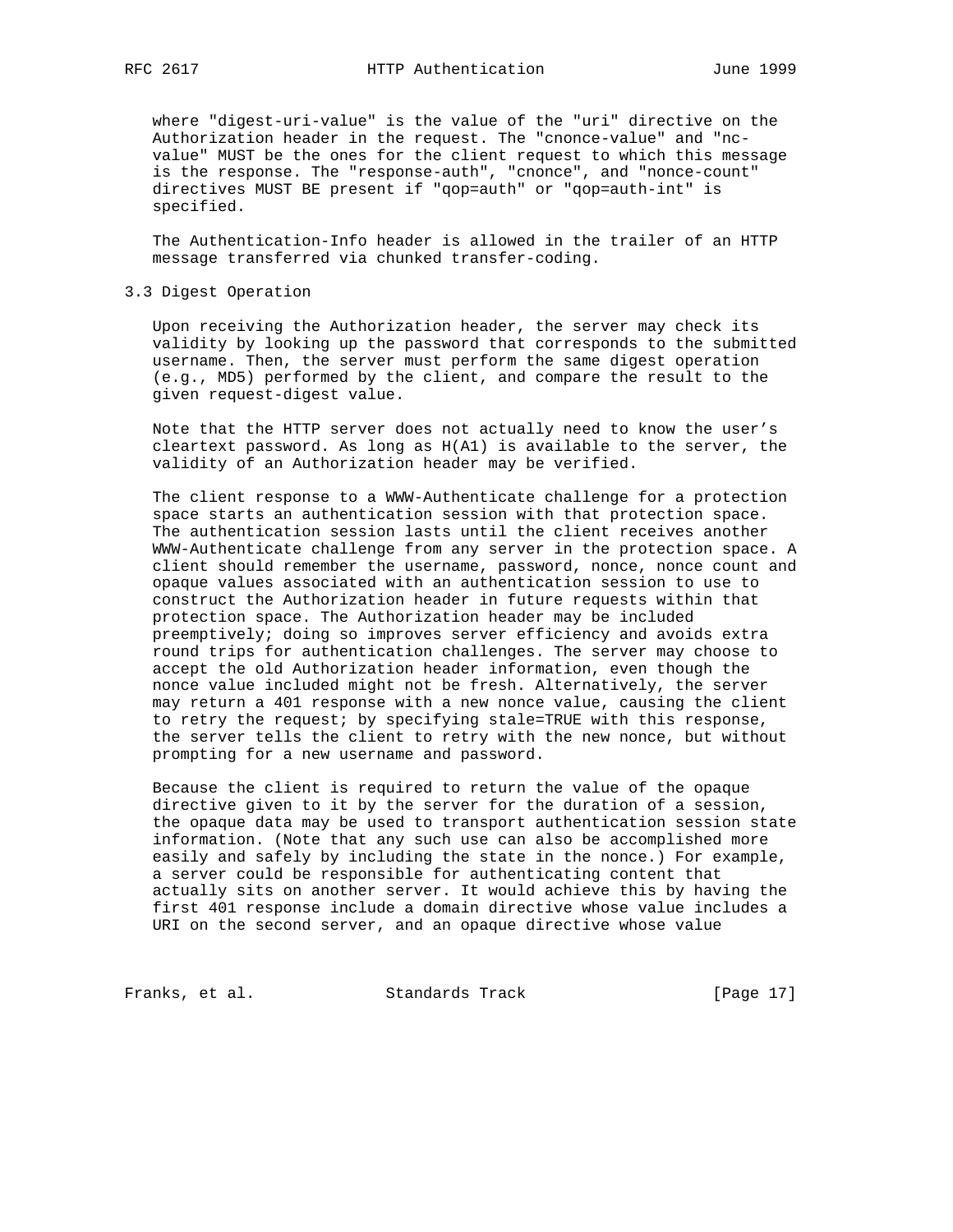contains the state information. The client will retry the request, at which time the server might respond with a 301/302 redirection, pointing to the URI on the second server. The client will follow the redirection, and pass an Authorization header , including the <opaque> data.

 As with the basic scheme, proxies must be completely transparent in the Digest access authentication scheme. That is, they must forward the WWW-Authenticate, Authentication-Info and Authorization headers untouched. If a proxy wants to authenticate a client before a request is forwarded to the server, it can be done using the Proxy- Authenticate and Proxy-Authorization headers described in section 3.6 below.

3.4 Security Protocol Negotiation

 It is useful for a server to be able to know which security schemes a client is capable of handling.

 It is possible that a server may want to require Digest as its authentication method, even if the server does not know that the client supports it. A client is encouraged to fail gracefully if the server specifies only authentication schemes it cannot handle.

3.5 Example

 The following example assumes that an access-protected document is being requested from the server via a GET request. The URI of the document is "http://www.nowhere.org/dir/index.html". Both client and server know that the username for this document is "Mufasa", and the password is "Circle Of Life" (with one space between each of the three words).

 The first time the client requests the document, no Authorization header is sent, so the server responds with:

 HTTP/1.1 401 Unauthorized WWW-Authenticate: Digest realm="testrealm@host.com", qop="auth,auth-int", nonce="dcd98b7102dd2f0e8b11d0f600bfb0c093", opaque="5ccc069c403ebaf9f0171e9517f40e41"

 The client may prompt the user for the username and password, after which it will respond with a new request, including the following Authorization header:

Franks, et al. Standards Track [Page 18]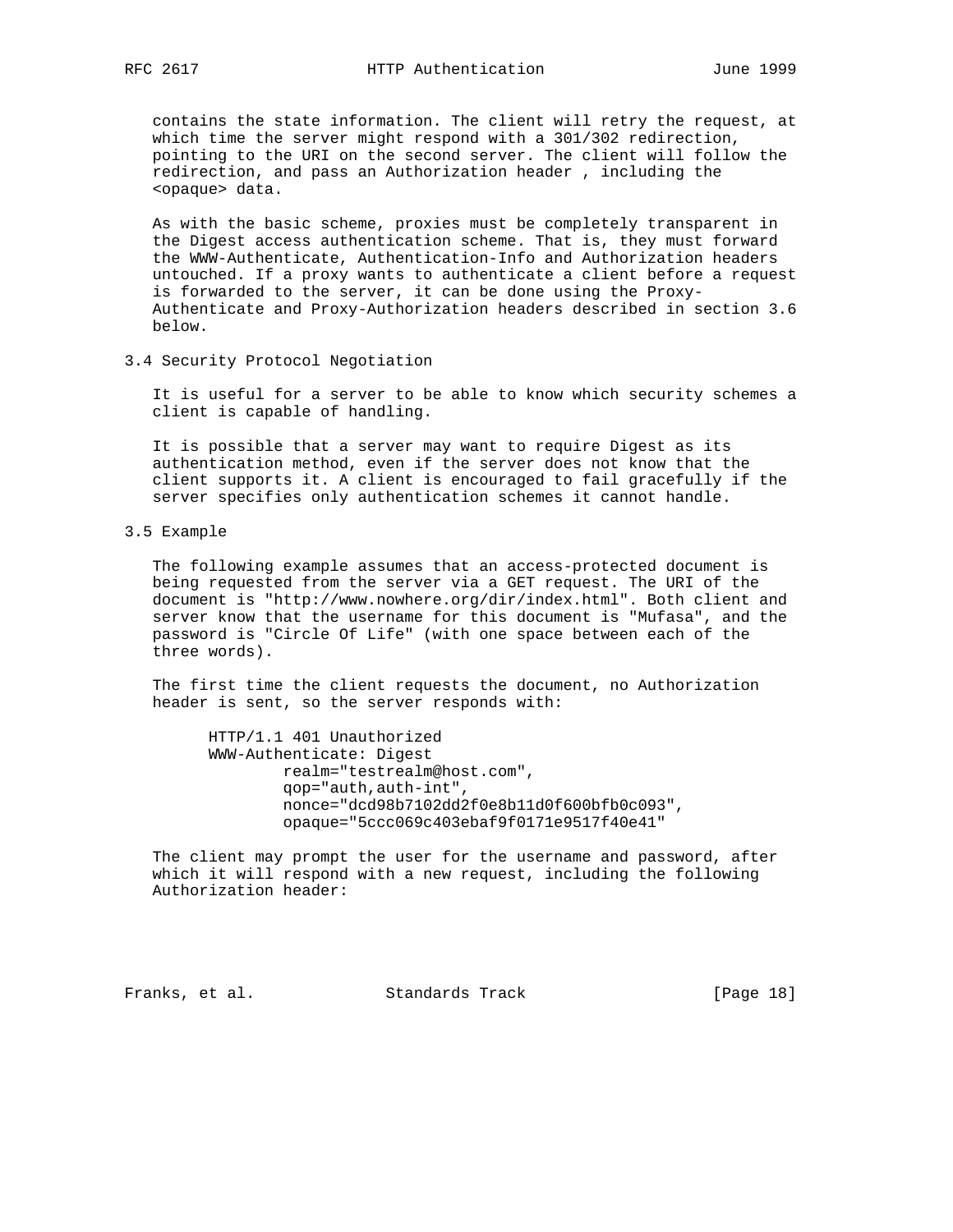```
 Authorization: Digest username="Mufasa",
         realm="testrealm@host.com",
         nonce="dcd98b7102dd2f0e8b11d0f600bfb0c093",
         uri="/dir/index.html",
         qop=auth,
         nc=00000001,
         cnonce="0a4f113b",
         response="6629fae49393a05397450978507c4ef1",
         opaque="5ccc069c403ebaf9f0171e9517f40e41"
```
## 3.6 Proxy-Authentication and Proxy-Authorization

 The digest authentication scheme may also be used for authenticating users to proxies, proxies to proxies, or proxies to origin servers by use of the Proxy-Authenticate and Proxy-Authorization headers. These headers are instances of the Proxy-Authenticate and Proxy- Authorization headers specified in sections 10.33 and 10.34 of the HTTP/1.1 specification [2] and their behavior is subject to restrictions described there. The transactions for proxy authentication are very similar to those already described. Upon receiving a request which requires authentication, the proxy/server must issue the "407 Proxy Authentication Required" response with a "Proxy-Authenticate" header. The digest-challenge used in the Proxy-Authenticate header is the same as that for the WWW- Authenticate header as defined above in section 3.2.1.

 The client/proxy must then re-issue the request with a Proxy- Authorization header, with directives as specified for the Authorization header in section 3.2.2 above.

 On subsequent responses, the server sends Proxy-Authentication-Info with directives the same as those for the Authentication-Info header field.

 Note that in principle a client could be asked to authenticate itself to both a proxy and an end-server, but never in the same response.

#### 4 Security Considerations

# 4.1 Authentication of Clients using Basic Authentication

 The Basic authentication scheme is not a secure method of user authentication, nor does it in any way protect the entity, which is transmitted in cleartext across the physical network used as the carrier. HTTP does not prevent additional authentication schemes and encryption mechanisms from being employed to increase security or the addition of enhancements (such as schemes to use one-time passwords) to Basic authentication.

Franks, et al. Standards Track [Page 19]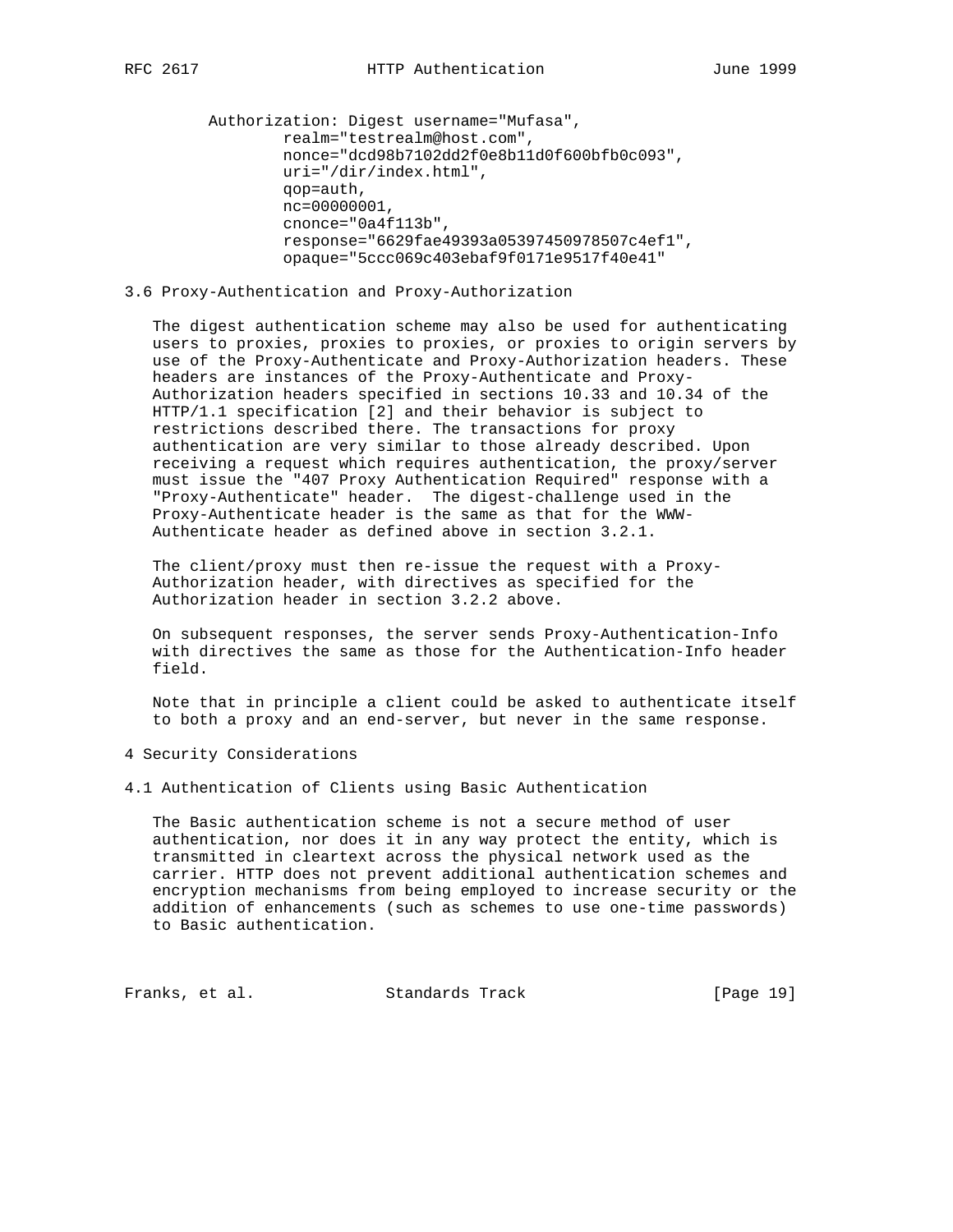The most serious flaw in Basic authentication is that it results in the essentially cleartext transmission of the user's password over the physical network. It is this problem which Digest Authentication attempts to address.

 Because Basic authentication involves the cleartext transmission of passwords it SHOULD NOT be used (without enhancements) to protect sensitive or valuable information.

 A common use of Basic authentication is for identification purposes -- requiring the user to provide a user name and password as a means of identification, for example, for purposes of gathering accurate usage statistics on a server. When used in this way it is tempting to think that there is no danger in its use if illicit access to the protected documents is not a major concern. This is only correct if the server issues both user name and password to the users and in particular does not allow the user to choose his or her own password. The danger arises because naive users frequently reuse a single password to avoid the task of maintaining multiple passwords.

 If a server permits users to select their own passwords, then the threat is not only unauthorized access to documents on the server but also unauthorized access to any other resources on other systems that the user protects with the same password. Furthermore, in the server's password database, many of the passwords may also be users' passwords for other sites. The owner or administrator of such a system could therefore expose all users of the system to the risk of unauthorized access to all those sites if this information is not maintained in a secure fashion.

 Basic Authentication is also vulnerable to spoofing by counterfeit servers. If a user can be led to believe that he is connecting to a host containing information protected by Basic authentication when, in fact, he is connecting to a hostile server or gateway, then the attacker can request a password, store it for later use, and feign an error. This type of attack is not possible with Digest Authentication. Server implementers SHOULD guard against the possibility of this sort of counterfeiting by gateways or CGI scripts. In particular it is very dangerous for a server to simply turn over a connection to a gateway. That gateway can then use the persistent connection mechanism to engage in multiple transactions with the client while impersonating the original server in a way that is not detectable by the client.

4.2 Authentication of Clients using Digest Authentication

 Digest Authentication does not provide a strong authentication mechanism, when compared to public key based mechanisms, for example.

Franks, et al. Standards Track [Page 20]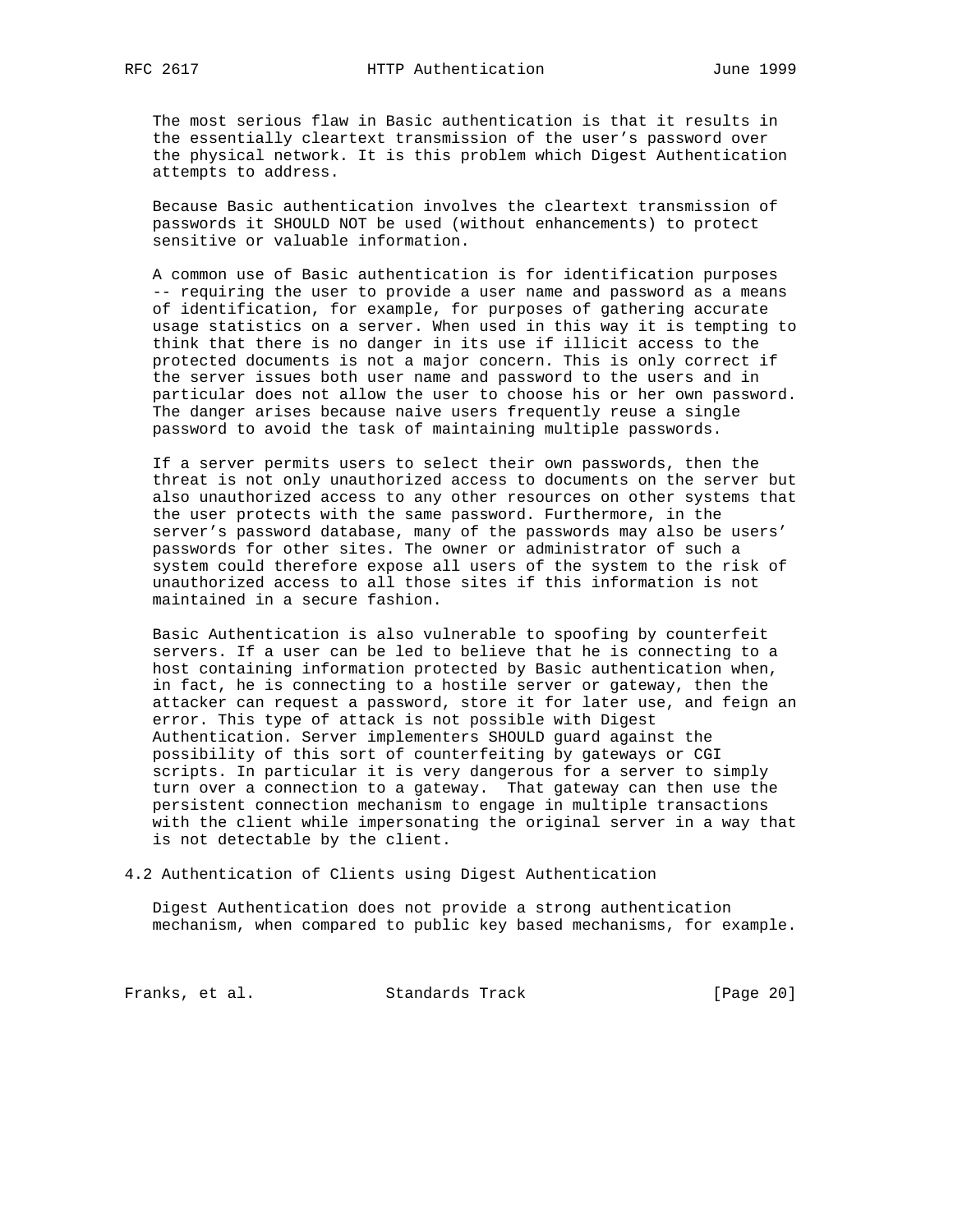However, it is significantly stronger than (e.g.) CRAM-MD5, which has been proposed for use with LDAP [10], POP and IMAP (see RFC 2195 [9]). It is intended to replace the much weaker and even more dangerous Basic mechanism.

 Digest Authentication offers no confidentiality protection beyond protecting the actual password. All of the rest of the request and response are available to an eavesdropper.

 Digest Authentication offers only limited integrity protection for the messages in either direction. If qop=auth-int mechanism is used, those parts of the message used in the calculation of the WWW- Authenticate and Authorization header field response directive values (see section 3.2 above) are protected. Most header fields and their values could be modified as a part of a man-in-the-middle attack.

 Many needs for secure HTTP transactions cannot be met by Digest Authentication. For those needs TLS or SHTTP are more appropriate protocols. In particular Digest authentication cannot be used for any transaction requiring confidentiality protection. Nevertheless many functions remain for which Digest authentication is both useful and appropriate. Any service in present use that uses Basic should be switched to Digest as soon as practical.

4.3 Limited Use Nonce Values

 The Digest scheme uses a server-specified nonce to seed the generation of the request-digest value (as specified in section 3.2.2.1 above). As shown in the example nonce in section 3.2.1, the server is free to construct the nonce such that it may only be used from a particular client, for a particular resource, for a limited period of time or number of uses, or any other restrictions. Doing so strengthens the protection provided against, for example, replay attacks (see 4.5). However, it should be noted that the method chosen for generating and checking the nonce also has performance and resource implications. For example, a server may choose to allow each nonce value to be used only once by maintaining a record of whether or not each recently issued nonce has been returned and sending a next-nonce directive in the Authentication-Info header field of every response. This protects against even an immediate replay attack, but has a high cost checking nonce values, and perhaps more important will cause authentication failures for any pipelined requests (presumably returning a stale nonce indication). Similarly, incorporating a request-specific element such as the Etag value for a resource limits the use of the nonce to that version of the resource and also defeats pipelining. Thus it may be useful to do so for methods with side effects but have unacceptable performance for those that do not.

Franks, et al. Standards Track [Page 21]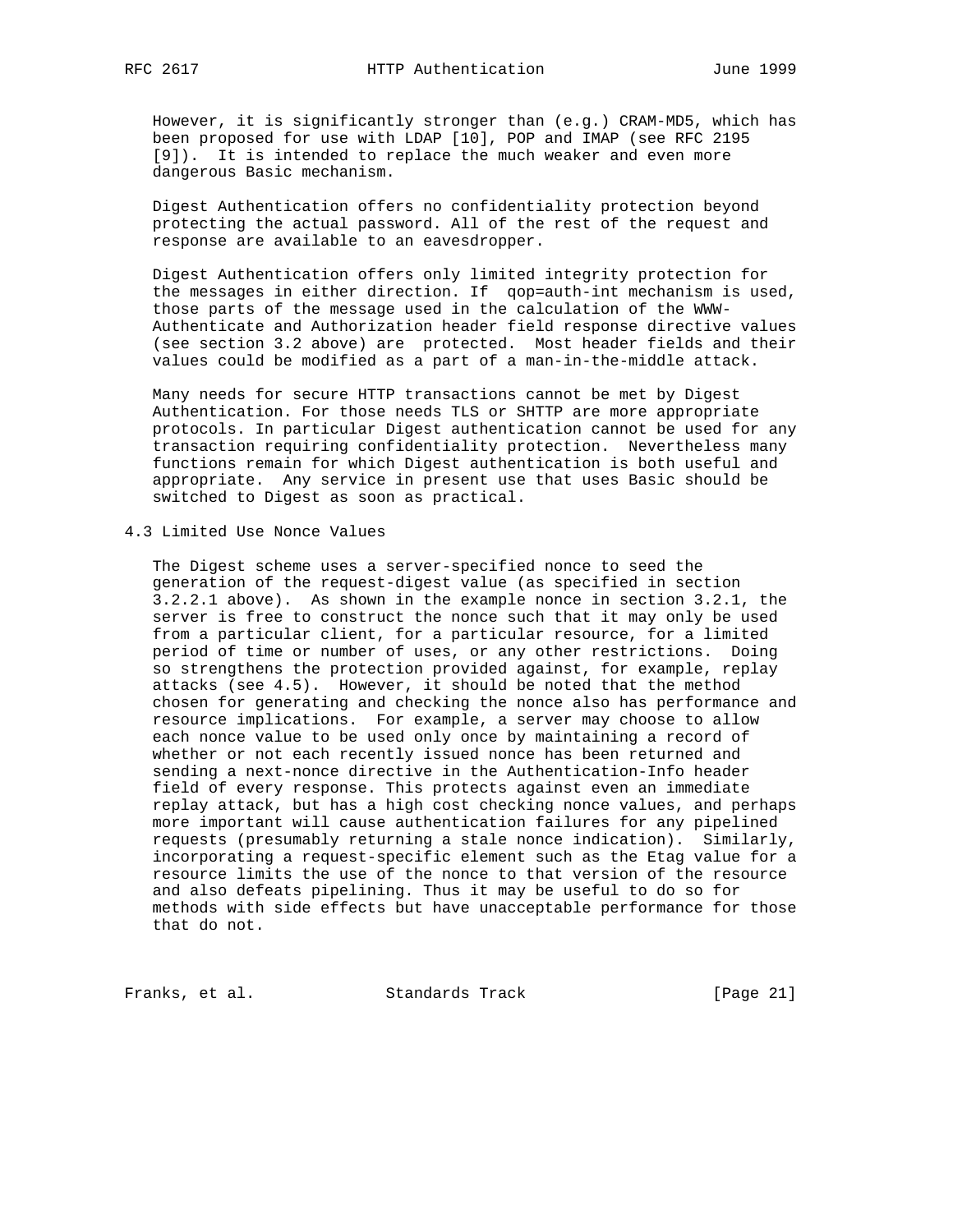#### 4.4 Comparison of Digest with Basic Authentication

 Both Digest and Basic Authentication are very much on the weak end of the security strength spectrum. But a comparison between the two points out the utility, even necessity, of replacing Basic by Digest.

 The greatest threat to the type of transactions for which these protocols are used is network snooping. This kind of transaction might involve, for example, online access to a database whose use is restricted to paying subscribers. With Basic authentication an eavesdropper can obtain the password of the user. This not only permits him to access anything in the database, but, often worse, will permit access to anything else the user protects with the same password.

 By contrast, with Digest Authentication the eavesdropper only gets access to the transaction in question and not to the user's password. The information gained by the eavesdropper would permit a replay attack, but only with a request for the same document, and even that may be limited by the server's choice of nonce.

## 4.5 Replay Attacks

 A replay attack against Digest authentication would usually be pointless for a simple GET request since an eavesdropper would already have seen the only document he could obtain with a replay. This is because the URI of the requested document is digested in the client request and the server will only deliver that document. By contrast under Basic Authentication once the eavesdropper has the user's password, any document protected by that password is open to him.

 Thus, for some purposes, it is necessary to protect against replay attacks. A good Digest implementation can do this in various ways. The server created "nonce" value is implementation dependent, but if it contains a digest of the client IP, a time-stamp, the resource ETag, and a private server key (as recommended above) then a replay attack is not simple. An attacker must convince the server that the request is coming from a false IP address and must cause the server to deliver the document to an IP address different from the address to which it believes it is sending the document. An attack can only succeed in the period before the time-stamp expires. Digesting the client IP and time-stamp in the nonce permits an implementation which does not maintain state between transactions.

 For applications where no possibility of replay attack can be tolerated the server can use one-time nonce values which will not be honored for a second use. This requires the overhead of the server

Franks, et al. Standards Track [Page 22]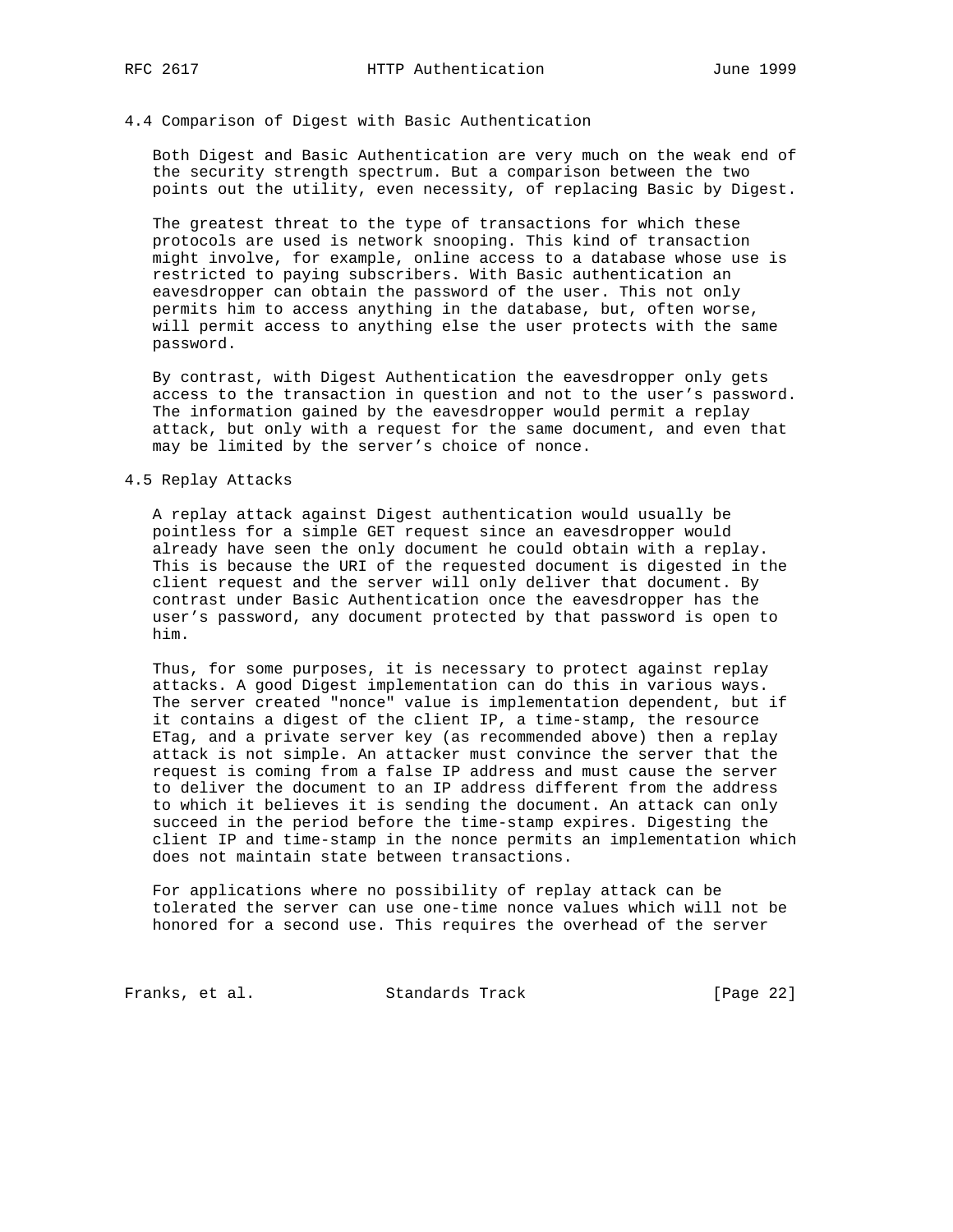remembering which nonce values have been used until the nonce time stamp (and hence the digest built with it) has expired, but it effectively protects against replay attacks.

 An implementation must give special attention to the possibility of replay attacks with POST and PUT requests. Unless the server employs one-time or otherwise limited-use nonces and/or insists on the use of the integrity protection of qop=auth-int, an attacker could replay valid credentials from a successful request with counterfeit form data or other message body. Even with the use of integrity protection most metadata in header fields is not protected. Proper nonce generation and checking provides some protection against replay of previously used valid credentials, but see 4.8.

4.6 Weakness Created by Multiple Authentication Schemes

 An HTTP/1.1 server may return multiple challenges with a 401 (Authenticate) response, and each challenge may use a different auth-scheme. A user agent MUST choose to use the strongest auth scheme it understands and request credentials from the user based upon that challenge.

 Note that many browsers will only recognize Basic and will require that it be the first auth-scheme presented. Servers should only include Basic if it is minimally acceptable.

 When the server offers choices of authentication schemes using the WWW-Authenticate header, the strength of the resulting authentication is only as good as that of the of the weakest of the authentication schemes. See section 4.8 below for discussion of particular attack scenarios that exploit multiple authentication schemes.

4.7 Online dictionary attacks

 If the attacker can eavesdrop, then it can test any overheard nonce/response pairs against a list of common words. Such a list is usually much smaller than the total number of possible passwords. The cost of computing the response for each password on the list is paid once for each challenge.

 The server can mitigate this attack by not allowing users to select passwords that are in a dictionary.

Franks, et al. Standards Track [Page 23]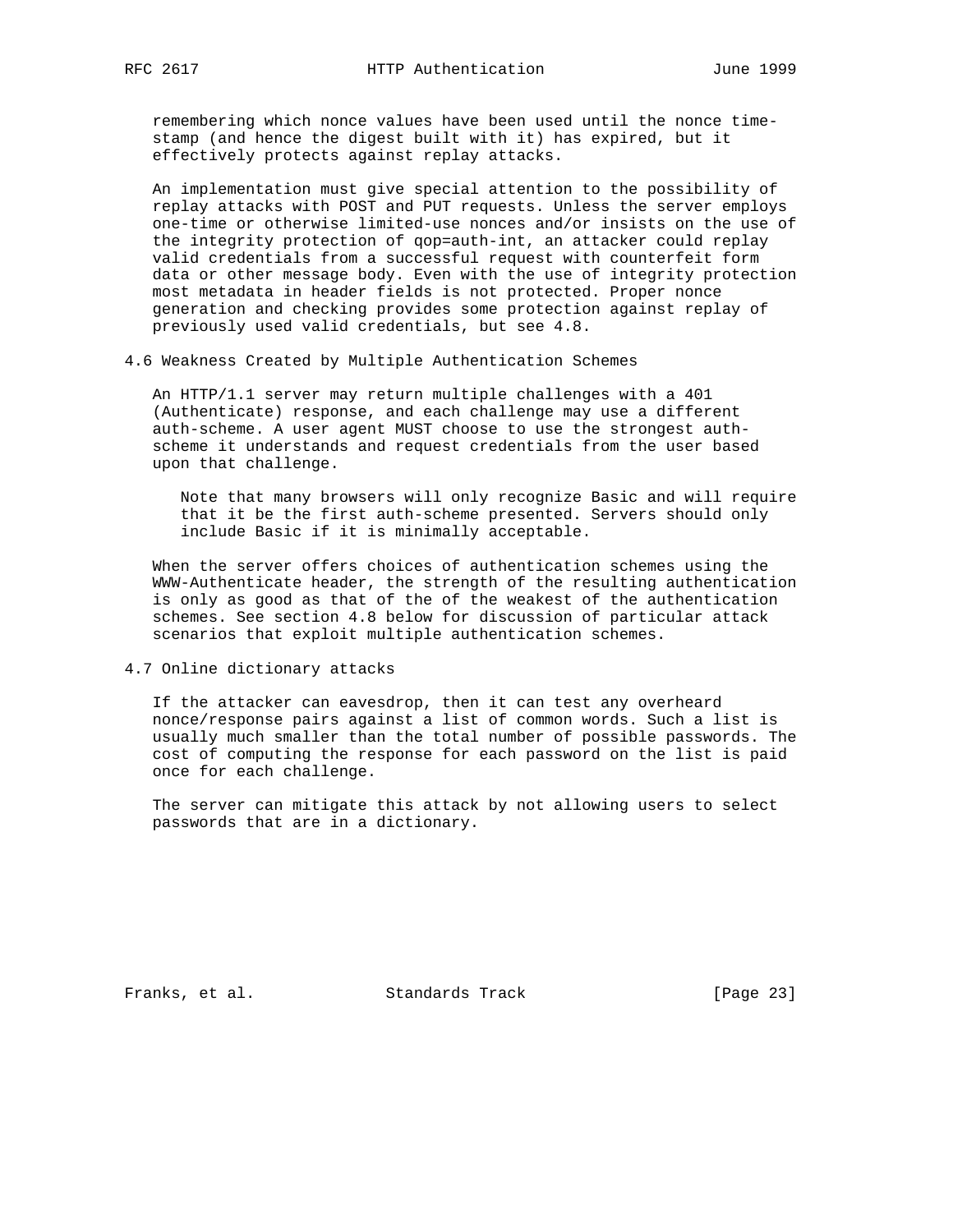# 4.8 Man in the Middle

 Both Basic and Digest authentication are vulnerable to "man in the middle" (MITM) attacks, for example, from a hostile or compromised proxy. Clearly, this would present all the problems of eavesdropping. But it also offers some additional opportunities to the attacker.

 A possible man-in-the-middle attack would be to add a weak authentication scheme to the set of choices, hoping that the client will use one that exposes the user's credentials (e.g. password). For this reason, the client should always use the strongest scheme that it understands from the choices offered.

 An even better MITM attack would be to remove all offered choices, replacing them with a challenge that requests only Basic authentication, then uses the cleartext credentials from the Basic authentication to authenticate to the origin server using the stronger scheme it requested. A particularly insidious way to mount such a MITM attack would be to offer a "free" proxy caching service to gullible users.

 User agents should consider measures such as presenting a visual indication at the time of the credentials request of what authentication scheme is to be used, or remembering the strongest authentication scheme ever requested by a server and produce a warning message before using a weaker one. It might also be a good idea for the user agent to be configured to demand Digest authentication in general, or from specific sites.

 Or, a hostile proxy might spoof the client into making a request the attacker wanted rather than one the client wanted. Of course, this is still much harder than a comparable attack against Basic Authentication.

4.9 Chosen plaintext attacks

 With Digest authentication, a MITM or a malicious server can arbitrarily choose the nonce that the client will use to compute the response. This is called a "chosen plaintext" attack. The ability to choose the nonce is known to make cryptanalysis much easier [8].

 However, no way to analyze the MD5 one-way function used by Digest using chosen plaintext is currently known.

 The countermeasure against this attack is for clients to be configured to require the use of the optional "cnonce" directive; this allows the client to vary the input to the hash in a way not chosen by the attacker.

Franks, et al. Standards Track [Page 24]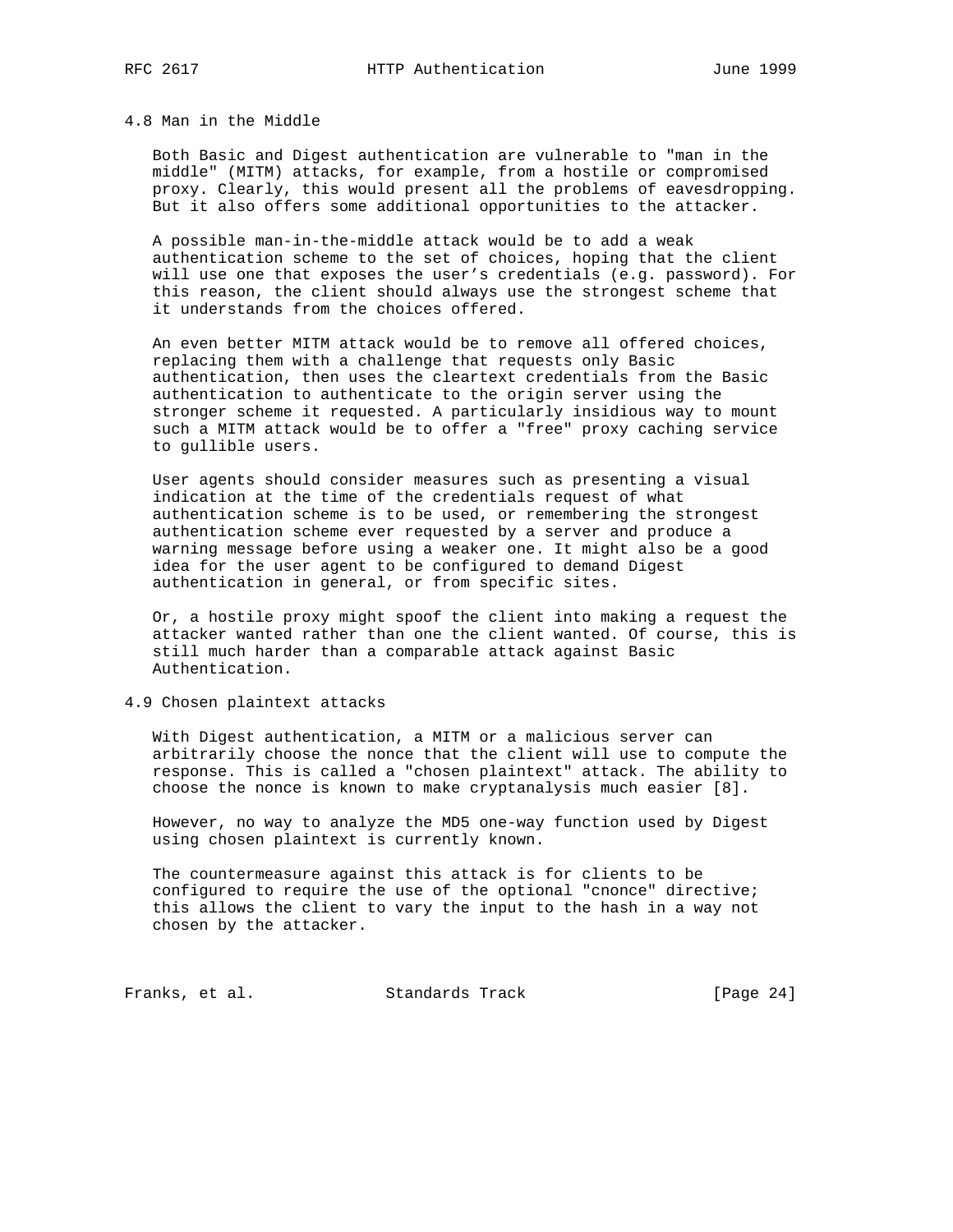## 4.10 Precomputed dictionary attacks

 With Digest authentication, if the attacker can execute a chosen plaintext attack, the attacker can precompute the response for many common words to a nonce of its choice, and store a dictionary of (response, password) pairs. Such precomputation can often be done in parallel on many machines. It can then use the chosen plaintext attack to acquire a response corresponding to that challenge, and just look up the password in the dictionary. Even if most passwords are not in the dictionary, some might be. Since the attacker gets to pick the challenge, the cost of computing the response for each password on the list can be amortized over finding many passwords. A dictionary with 100 million password/response pairs would take about 3.2 gigabytes of disk storage.

 The countermeasure against this attack is to for clients to be configured to require the use of the optional "cnonce" directive.

## 4.11 Batch brute force attacks

 With Digest authentication, a MITM can execute a chosen plaintext attack, and can gather responses from many users to the same nonce. It can then find all the passwords within any subset of password space that would generate one of the nonce/response pairs in a single pass over that space. It also reduces the time to find the first password by a factor equal to the number of nonce/response pairs gathered. This search of the password space can often be done in parallel on many machines, and even a single machine can search large subsets of the password space very quickly -- reports exist of searching all passwords with six or fewer letters in a few hours.

 The countermeasure against this attack is to for clients to be configured to require the use of the optional "cnonce" directive.

## 4.12 Spoofing by Counterfeit Servers

 Basic Authentication is vulnerable to spoofing by counterfeit servers. If a user can be led to believe that she is connecting to a host containing information protected by a password she knows, when in fact she is connecting to a hostile server, then the hostile server can request a password, store it away for later use, and feign an error. This type of attack is more difficult with Digest Authentication -- but the client must know to demand that Digest authentication be used, perhaps using some of the techniques described above to counter "man-in-the-middle" attacks. Again, the user can be helped in detecting this attack by a visual indication of the authentication mechanism in use with appropriate guidance in interpreting the implications of each scheme.

Franks, et al. Standards Track [Page 25]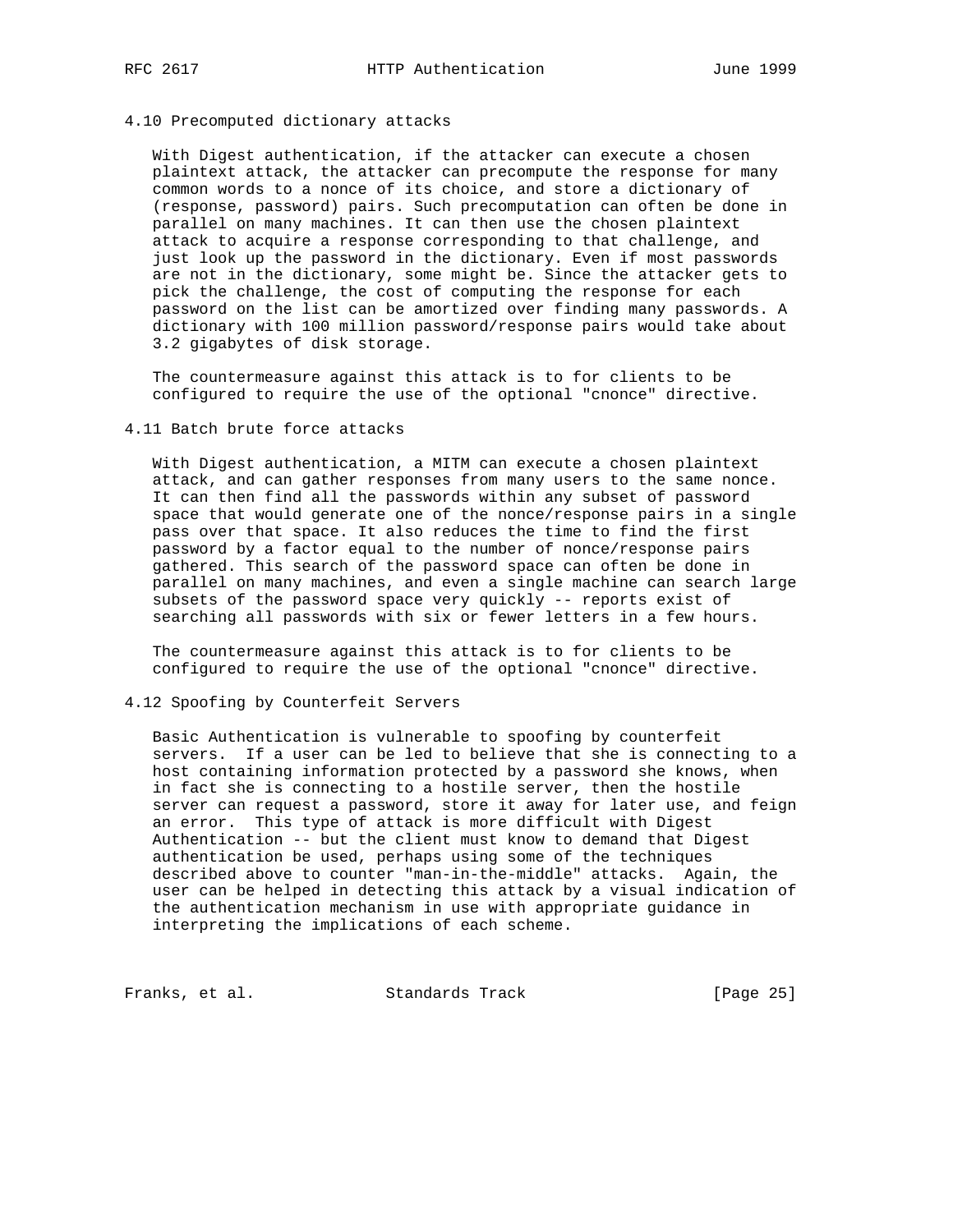## 4.13 Storing passwords

 Digest authentication requires that the authenticating agent (usually the server) store some data derived from the user's name and password in a "password file" associated with a given realm. Normally this might contain pairs consisting of username and  $H(A1)$ , where  $H(A1)$  is the digested value of the username, realm, and password as described above.

 The security implications of this are that if this password file is compromised, then an attacker gains immediate access to documents on the server using this realm. Unlike, say a standard UNIX password file, this information need not be decrypted in order to access documents in the server realm associated with this file. On the other hand, decryption, or more likely a brute force attack, would be necessary to obtain the user's password. This is the reason that the realm is part of the digested data stored in the password file. It means that if one Digest authentication password file is compromised, it does not automatically compromise others with the same username and password (though it does expose them to brute force attack).

 There are two important security consequences of this. First the password file must be protected as if it contained unencrypted passwords, because for the purpose of accessing documents in its realm, it effectively does.

 A second consequence of this is that the realm string should be unique among all realms which any single user is likely to use. In particular a realm string should include the name of the host doing the authentication. The inability of the client to authenticate the server is a weakness of Digest Authentication.

## 4.14 Summary

 By modern cryptographic standards Digest Authentication is weak. But for a large range of purposes it is valuable as a replacement for Basic Authentication. It remedies some, but not all, weaknesses of Basic Authentication. Its strength may vary depending on the implementation. In particular the structure of the nonce (which is dependent on the server implementation) may affect the ease of mounting a replay attack. A range of server options is appropriate since, for example, some implementations may be willing to accept the server overhead of one-time nonces or digests to eliminate the possibility of replay. Others may satisfied with a nonce like the one recommended above restricted to a single IP address and a single ETag or with a limited lifetime.

Franks, et al. Standards Track [Page 26]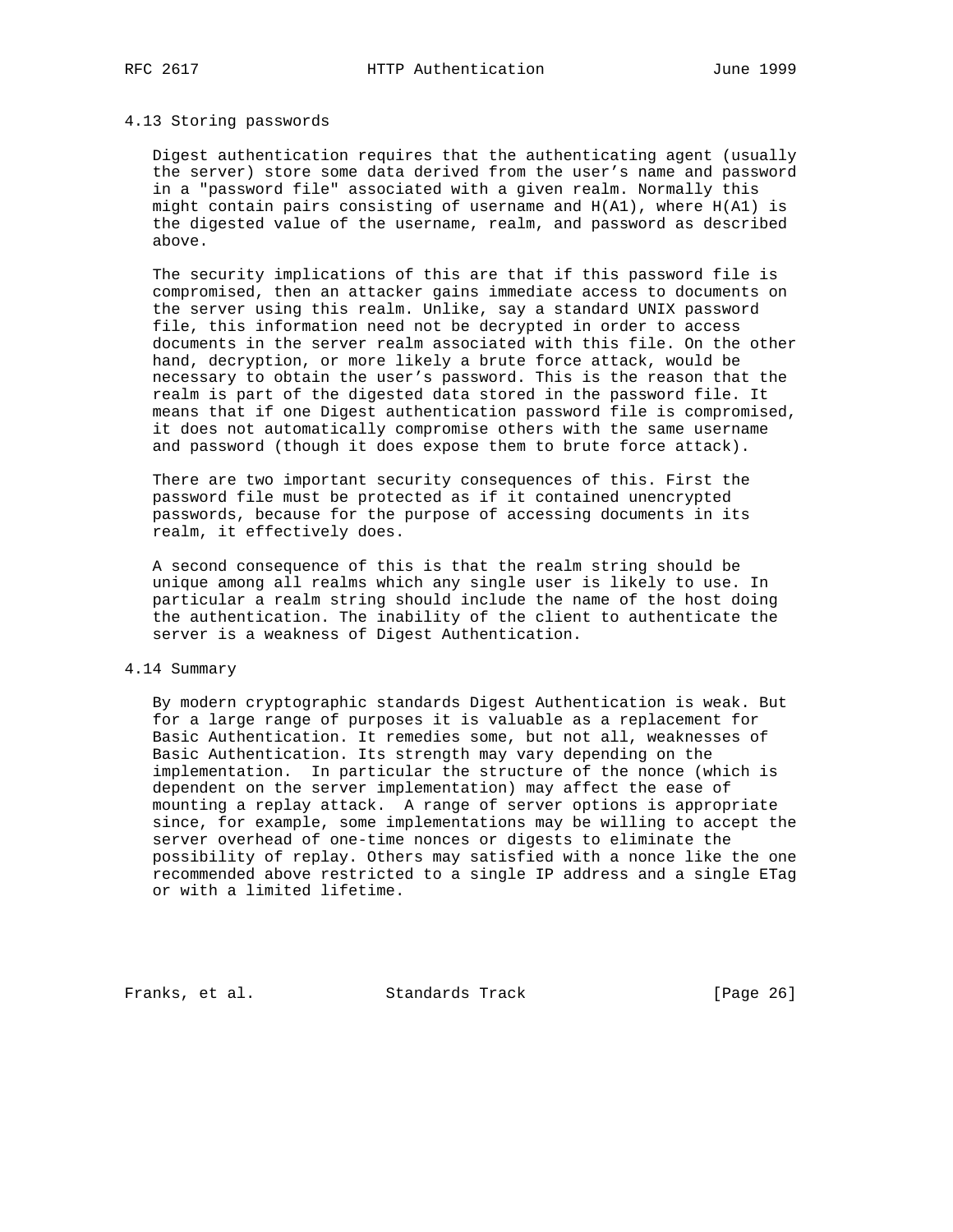```
 The bottom line is that *any* compliant implementation will be
   relatively weak by cryptographic standards, but *any* compliant
   implementation will be far superior to Basic Authentication.
5 Sample implementation
   The following code implements the calculations of H(A1), H(A2),
   request-digest and response-digest, and a test program which computes
   the values used in the example of section 3.5. It uses the MD5
   implementation from RFC 1321.
   File "digcalc.h":
#define HASHLEN 16
typedef char HASH[HASHLEN];
#define HASHHEXLEN 32
typedef char HASHHEX[HASHHEXLEN+1];
#define IN
#define OUT
/* calculate H(A1) as per HTTP Digest spec */
void DigestCalcHA1(
    IN char * pszAlg,
    IN char * pszUserName,
    IN char * pszRealm,
 IN char * pszPassword,
 IN char * pszNonce,
    IN char * pszCNonce,
    OUT HASHHEX SessionKey
    );
/* calculate request-digest/response-digest as per HTTP Digest spec */
void DigestCalcResponse(
IN HASHHEX HA1, / /* H(A1) */
 IN char * pszNonce, /* nonce from server */
    IN char * pszNonceCount, /* 8 hex digits */
 IN char * pszCNonce, /* client nonce */
 IN char * pszQop, /* qop-value: "", "auth", "auth-int" */
 IN char * pszMethod, /* method from the request */
 IN char * pszDigestUri, /* requested URL */
 IN HASHHEX HEntity, /* H(entity body) if qop="auth-int" */
 OUT HASHHEX Response /* request-digest or response-digest */
    );
File "digcalc.c":
#include <global.h>
#include <md5.h>
Franks, et al. Standards Track [Page 27]
```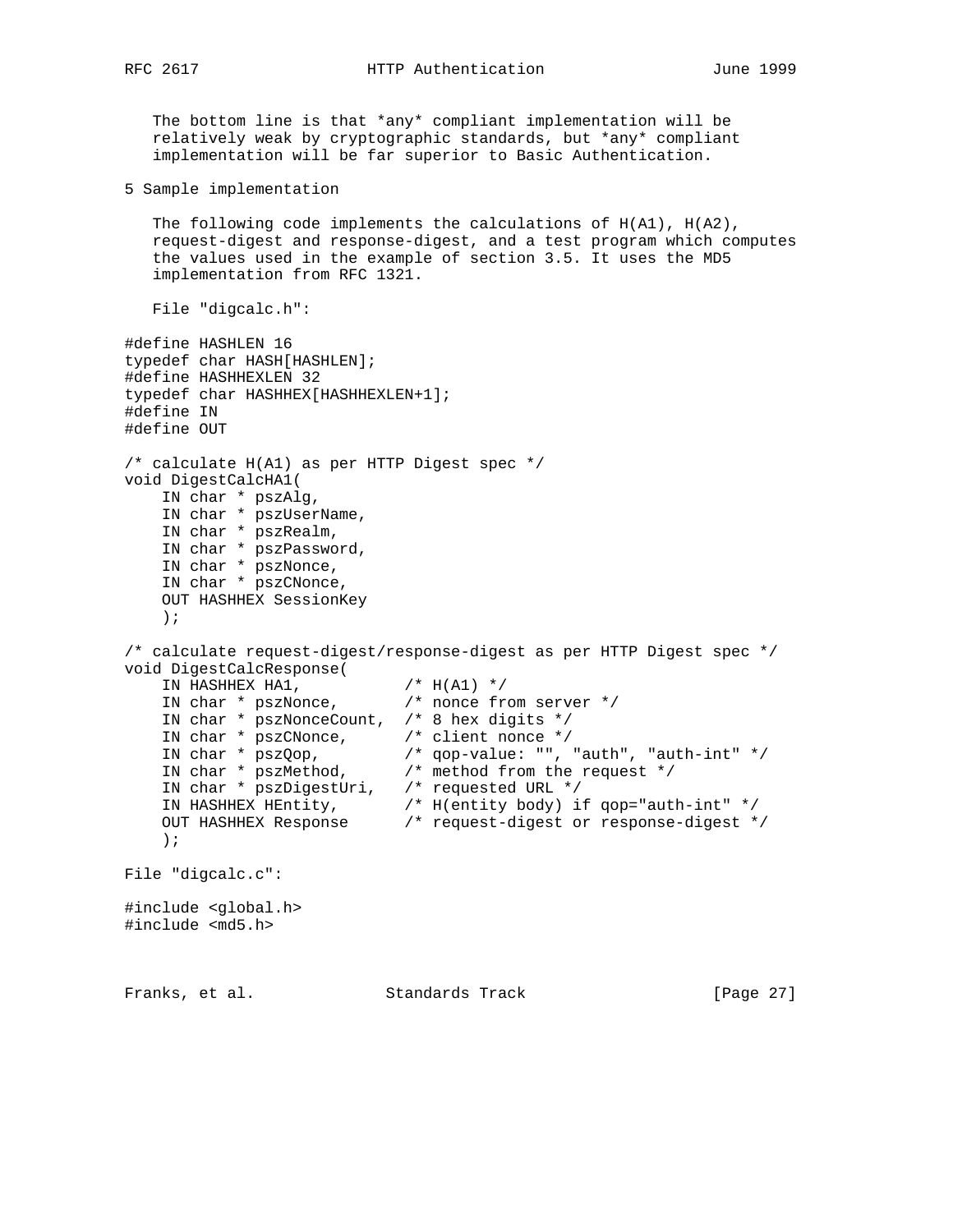```
#include <string.h>
#include "digcalc.h"
void CvtHex(
     IN HASH Bin,
     OUT HASHHEX Hex
     )
{
    unsigned short i;
     unsigned char j;
    for (i = 0; i < HASHLEN; i^{++} {
        j = (Bin[i] >> 4) & 0xf;
        if (j \leq 9)Hex[i * 2] = (j + '0'); else
           Hex[i * 2] = (j + 'a' - 10);j = Bin[i] & 0xf;
        if (j \leq 9)Hex[i*2+1] = (j + '0'); else
            Hex[i*2+1] = (j + 'a' - 10); };
    Hex[HASHHEXLEN] = ' \0';};
/* calculate H(A1) as per spec */
void DigestCalcHA1(
     IN char * pszAlg,
     IN char * pszUserName,
     IN char * pszRealm,
     IN char * pszPassword,
     IN char * pszNonce,
     IN char * pszCNonce,
     OUT HASHHEX SessionKey
     )
{
       MD5_CTX Md5Ctx;
       HASH HA1;
       MD5Init(&Md5Ctx);
       MD5Update(&Md5Ctx, pszUserName, strlen(pszUserName));
       MD5Update(&Md5Ctx, ":", 1);
       MD5Update(&Md5Ctx, pszRealm, strlen(pszRealm));
       MD5Update(&Md5Ctx, ":", 1);
       MD5Update(&Md5Ctx, pszPassword, strlen(pszPassword));
       MD5Final(HA1, &Md5Ctx);
      if (stricmp(pszAlg, "md5-sess") == 0)
```
Franks, et al. Standards Track [Page 28]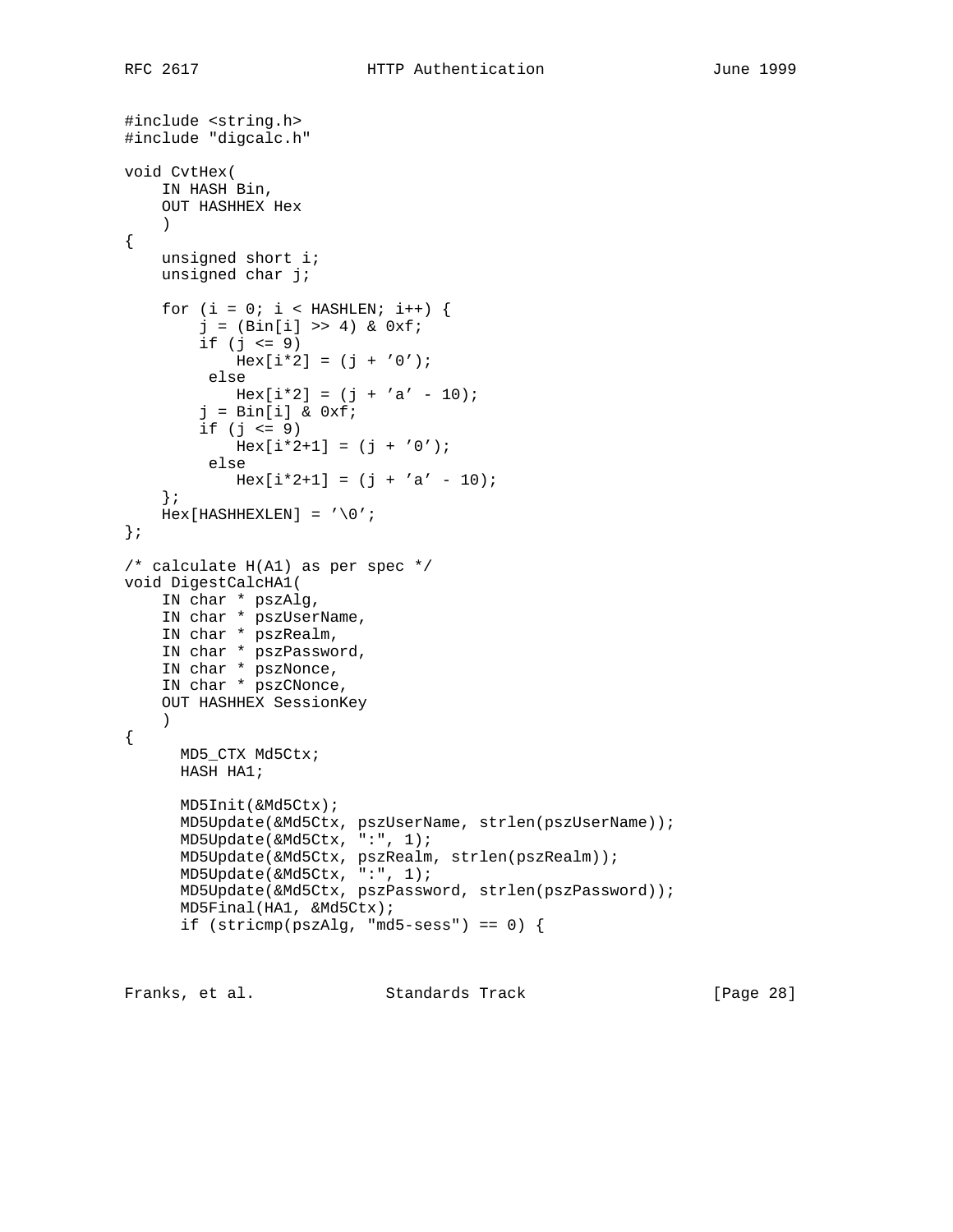```
 MD5Init(&Md5Ctx);
            MD5Update(&Md5Ctx, HA1, HASHLEN);
            MD5Update(&Md5Ctx, ":", 1);
            MD5Update(&Md5Ctx, pszNonce, strlen(pszNonce));
            MD5Update(&Md5Ctx, ":", 1);
            MD5Update(&Md5Ctx, pszCNonce, strlen(pszCNonce));
            MD5Final(HA1, &Md5Ctx);
       };
      CvtHex(HA1, SessionKey);
};
/* calculate request-digest/response-digest as per HTTP Digest spec */
void DigestCalcResponse(
IN HASHHEX HA1, / /* H(A1) */
 IN char * pszNonce, /* nonce from server */
    IN char * pszNonceCount, /* 8 hex digits */
 IN char * pszCNonce, /* client nonce */
 IN char * pszQop, /* qop-value: "", "auth", "auth-int" */
 IN char * pszMethod, /* method from the request */
 IN char * pszDigestUri, /* requested URL */
 IN HASHHEX HEntity, /* H(entity body) if qop="auth-int" */
 OUT HASHHEX Response /* request-digest or response-digest */
    )
{
      MD5_CTX Md5Ctx;
      HASH HA2;
      HASH RespHash;
       HASHHEX HA2Hex;
      // calculate H(A2)
      MD5Init(&Md5Ctx);
      MD5Update(&Md5Ctx, pszMethod, strlen(pszMethod));
      MD5Update(&Md5Ctx, ":", 1);
      MD5Update(&Md5Ctx, pszDigestUri, strlen(pszDigestUri));
     if (stricmp(pszQop, "auth-int") == 0) {
            MD5Update(&Md5Ctx, ":", 1);
            MD5Update(&Md5Ctx, HEntity, HASHHEXLEN);
       };
      MD5Final(HA2, &Md5Ctx);
       CvtHex(HA2, HA2Hex);
      // calculate response
      MD5Init(&Md5Ctx);
      MD5Update(&Md5Ctx, HA1, HASHHEXLEN);
      MD5Update(&Md5Ctx, ":", 1);
      MD5Update(&Md5Ctx, pszNonce, strlen(pszNonce));
      MD5Update(&Md5Ctx, ":", 1);
      if (*pszQop) {
```
Franks, et al. Standards Track [Page 29]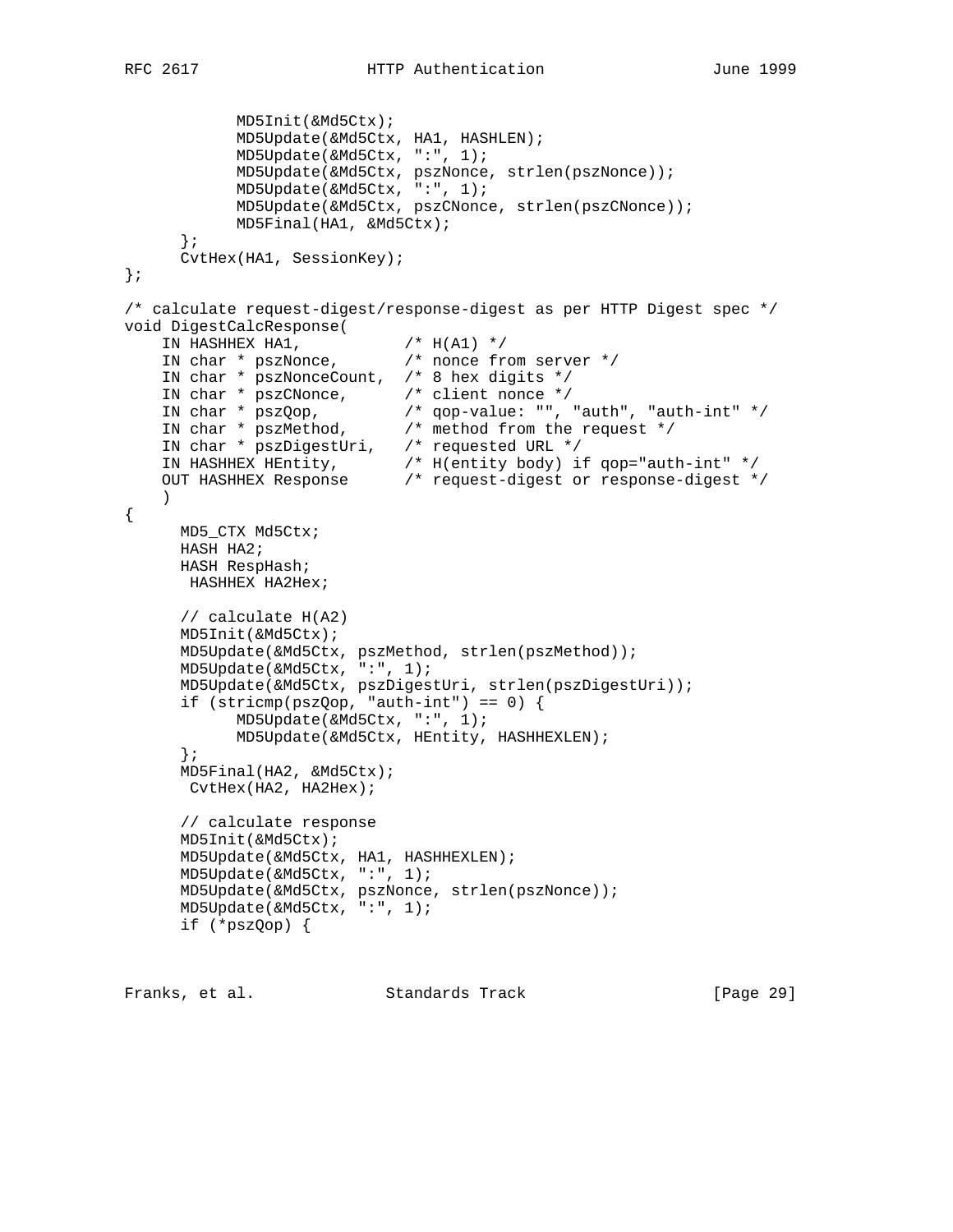```
 MD5Update(&Md5Ctx, pszNonceCount, strlen(pszNonceCount));
           MD5Update(&Md5Ctx, ":", 1);
           MD5Update(&Md5Ctx, pszCNonce, strlen(pszCNonce));
           MD5Update(&Md5Ctx, ":", 1);
           MD5Update(&Md5Ctx, pszQop, strlen(pszQop));
           MD5Update(&Md5Ctx, ":", 1);
       };
       MD5Update(&Md5Ctx, HA2Hex, HASHHEXLEN);
       MD5Final(RespHash, &Md5Ctx);
       CvtHex(RespHash, Response);
};
File "digtest.c":
#include <stdio.h>
#include "digcalc.h"
void main(int argc, char ** argv) {
      char * pszNonce = "dcd98b7102dd2f0e8b11d0f600bfbb0c093";
      char * pszCNonce = "0a4f113b";
       char * pszUser = "Mufasa";
       char * pszRealm = "testrealm@host.com";
      char * pszPass = "Circle Of Life";
      char * pszAlg = "md5";
      char szNonceCount[9] = "00000001";
       char * pszMethod = "GET";
       char * pszQop = "auth";
      char * pszURI = "/dir/index.html";
       HASHHEX HA1;
      HASHHEX HA2 = "";
      HASHHEX Response;
      DigestCalcHA1(pszAlg, pszUser, pszRealm, pszPass, pszNonce,
pszCNonce, HA1);
      DigestCalcResponse(HA1, pszNonce, szNonceCount, pszCNonce, pszQop,
       pszMethod, pszURI, HA2, Response);
       printf("Response = %s\n", Response);
};
```
Franks, et al. Standards Track [Page 30]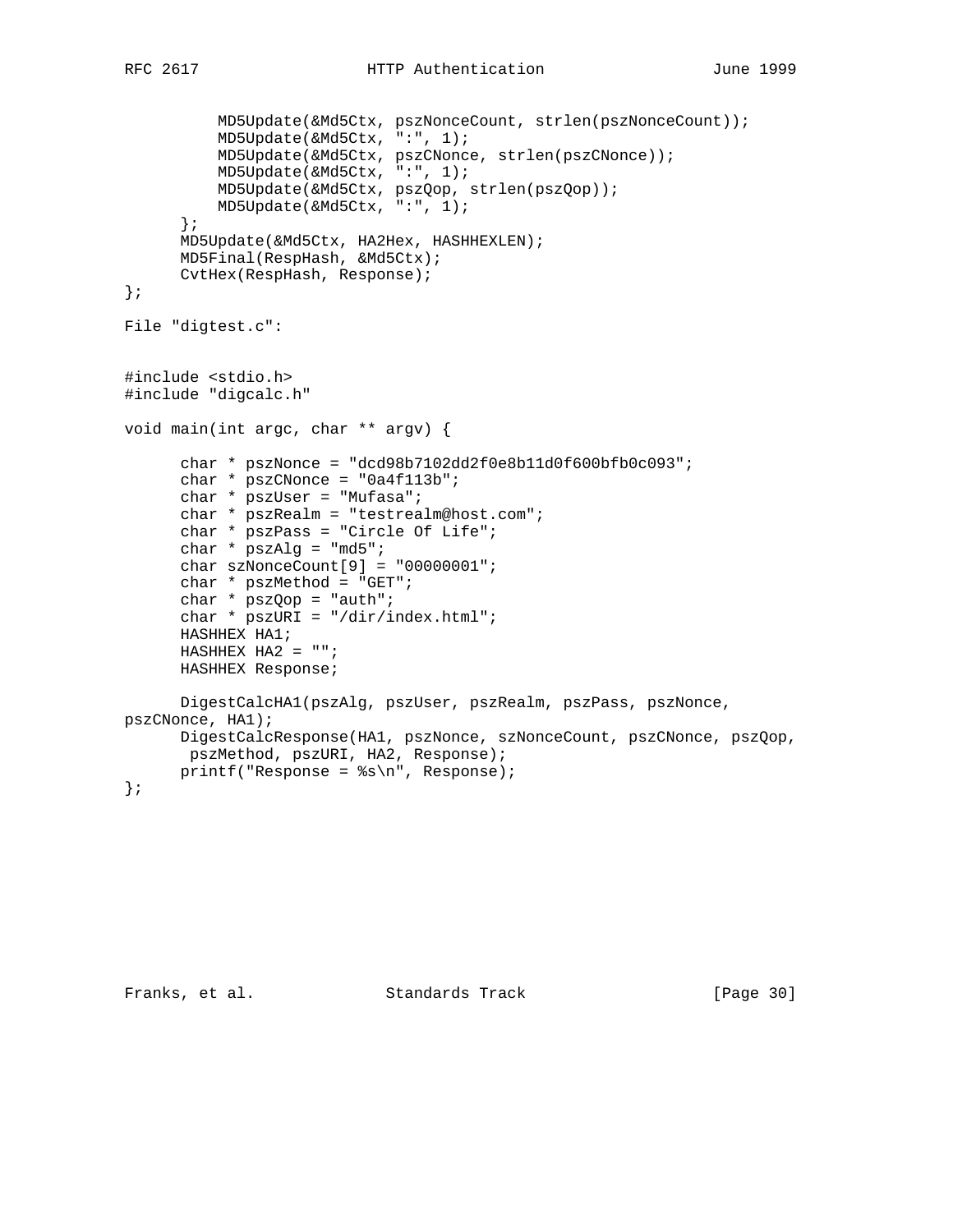6 Acknowledgments

 Eric W. Sink, of AbiSource, Inc., was one of the original authors before the specification underwent substantial revision.

 In addition to the authors, valuable discussion instrumental in creating this document has come from Peter J. Churchyard, Ned Freed, and David M. Kristol.

Jim Gettys and Larry Masinter edited this document for update.

7 References

- [1] Berners-Lee, T., Fielding, R. and H. Frystyk, "Hypertext Transfer Protocol -- HTTP/1.0", RFC 1945, May 1996.
	- [2] Fielding, R., Gettys, J., Mogul, J., Frysyk, H., Masinter, L., Leach, P. and T. Berners-Lee, "Hypertext Transfer Protocol -- HTTP/1.1", RFC 2616, June 1999.
	- [3] Rivest, R., "The MD5 Message-Digest Algorithm", RFC 1321, April 1992.
	- [4] Freed, N. and N. Borenstein. "Multipurpose Internet Mail Extensions (MIME) Part One: Format of Internet Message Bodies", RFC 2045, November 1996.
	- [5] Dierks, T. and C. Allen "The TLS Protocol, Version 1.0", RFC 2246, January 1999.
	- [6] Franks, J., Hallam-Baker, P., Hostetler, J., Leach, P., Luotonen, A., Sink, E. and L. Stewart, "An Extension to HTTP : Digest Access Authentication", RFC 2069, January 1997.
	- [7] Berners Lee, T, Fielding, R. and L. Masinter, "Uniform Resource Identifiers (URI): Generic Syntax", RFC 2396, August 1998.
	- [8] Kaliski, B.,Robshaw, M., "Message Authentication with MD5", CryptoBytes, Sping 1995, RSA Inc, (http://www.rsa.com/rsalabs/pubs/cryptobytes/spring95/md5.htm)
	- [9] Klensin, J., Catoe, R. and P. Krumviede, "IMAP/POP AUTHorize Extension for Simple Challenge/Response", RFC 2195, September 1997.
	- [10] Morgan, B., Alvestrand, H., Hodges, J., Wahl, M., "Authentication Methods for LDAP", Work in Progress.

Franks, et al. Standards Track [Page 31]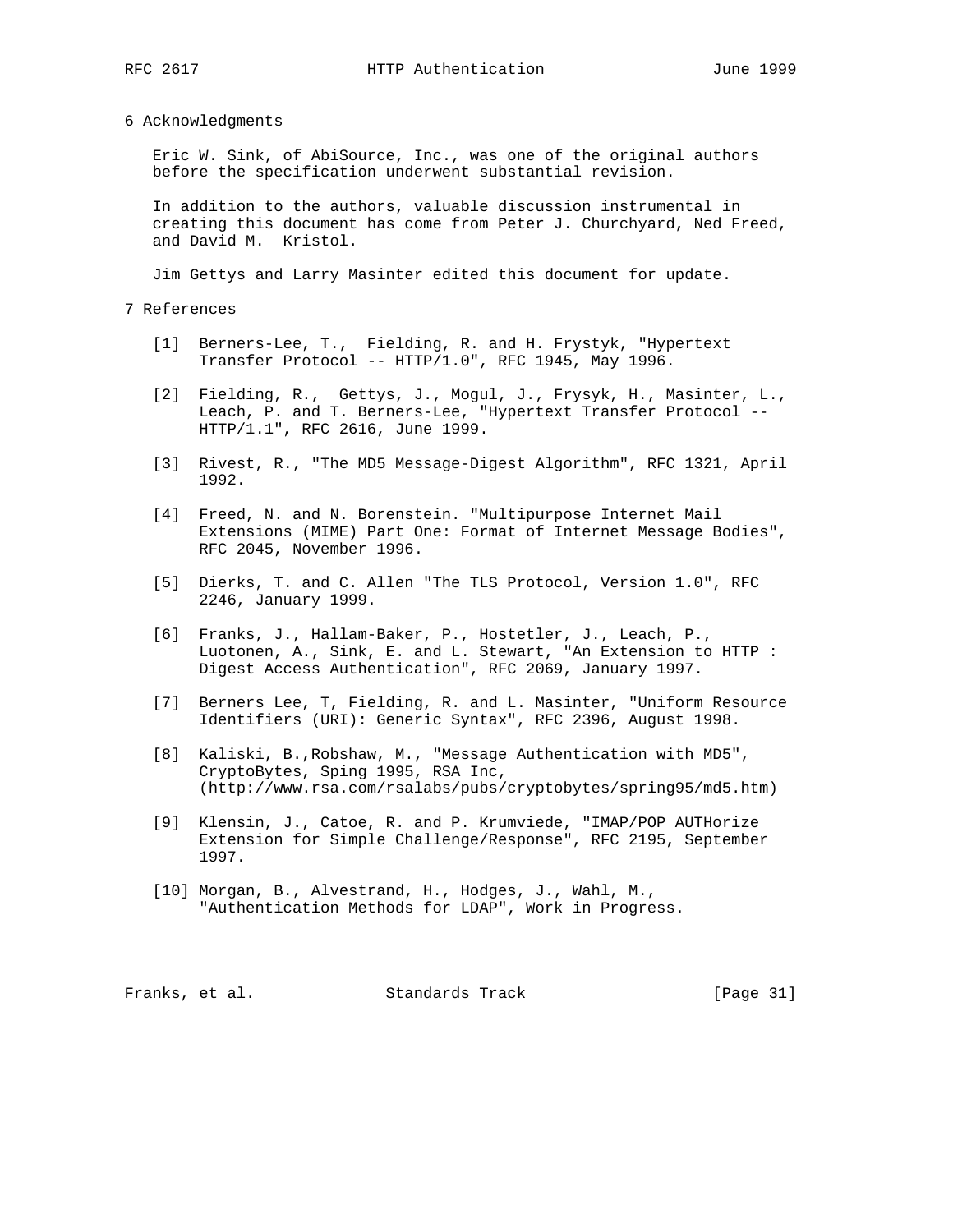8 Authors' Addresses

 John Franks Professor of Mathematics Department of Mathematics Northwestern University Evanston, IL 60208-2730, USA

EMail: john@math.nwu.edu

 Phillip M. Hallam-Baker Principal Consultant Verisign Inc. 301 Edgewater Place Suite 210 Wakefield MA 01880, USA

EMail: pbaker@verisign.com

 Jeffery L. Hostetler Software Craftsman AbiSource, Inc. 6 Dunlap Court Savoy, IL 61874

EMail: jeff@AbiSource.com

 Scott D. Lawrence Agranat Systems, Inc. 5 Clocktower Place, Suite 400 Maynard, MA 01754, USA

EMail: lawrence@agranat.com

 Paul J. Leach Microsoft Corporation 1 Microsoft Way Redmond, WA 98052, USA

EMail: paulle@microsoft.com

Franks, et al. Standards Track [Page 32]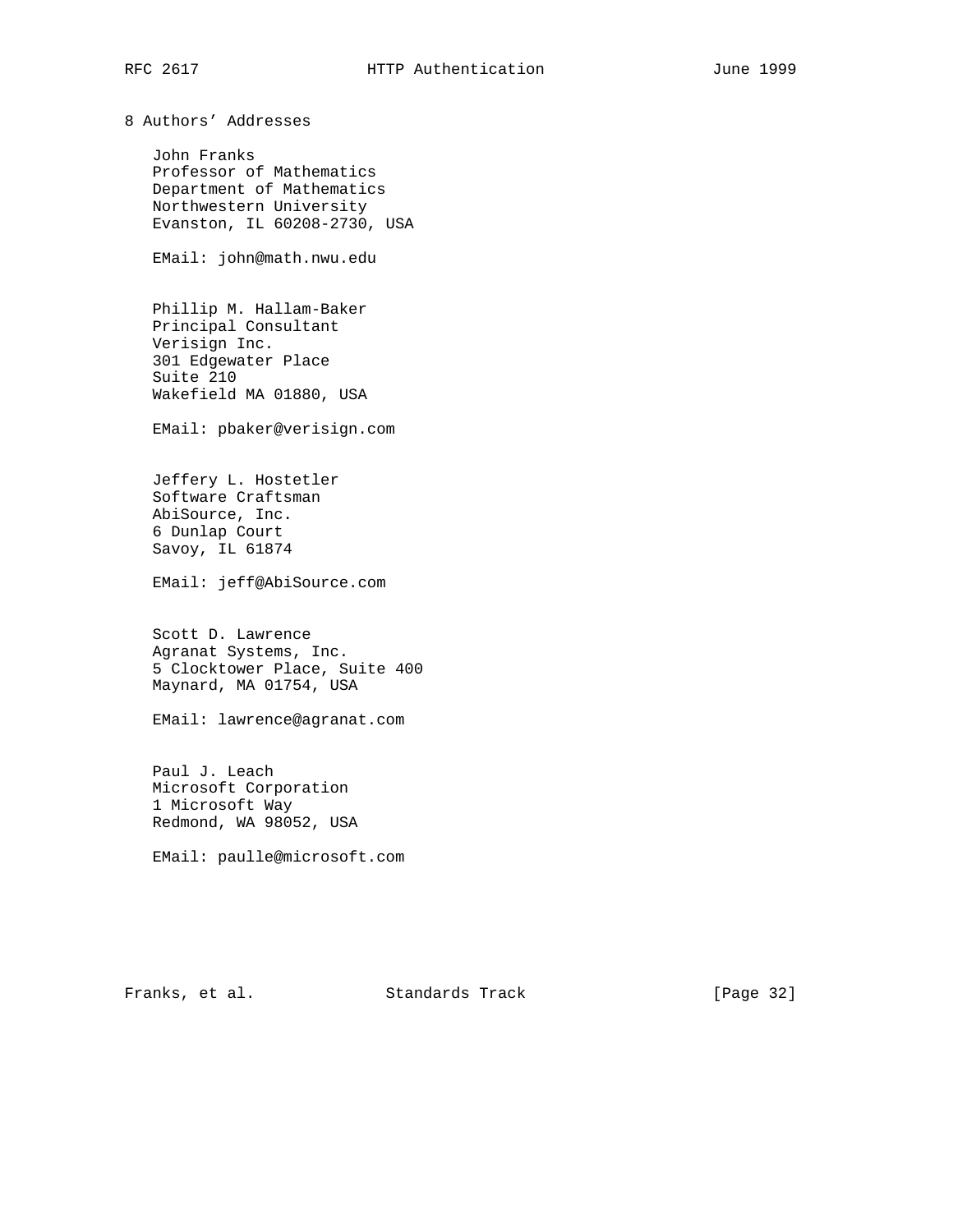Ari Luotonen Member of Technical Staff Netscape Communications Corporation 501 East Middlefield Road Mountain View, CA 94043, USA

 Lawrence C. Stewart Open Market, Inc. 215 First Street Cambridge, MA 02142, USA

EMail: stewart@OpenMarket.com

Franks, et al. Standards Track [Page 33]